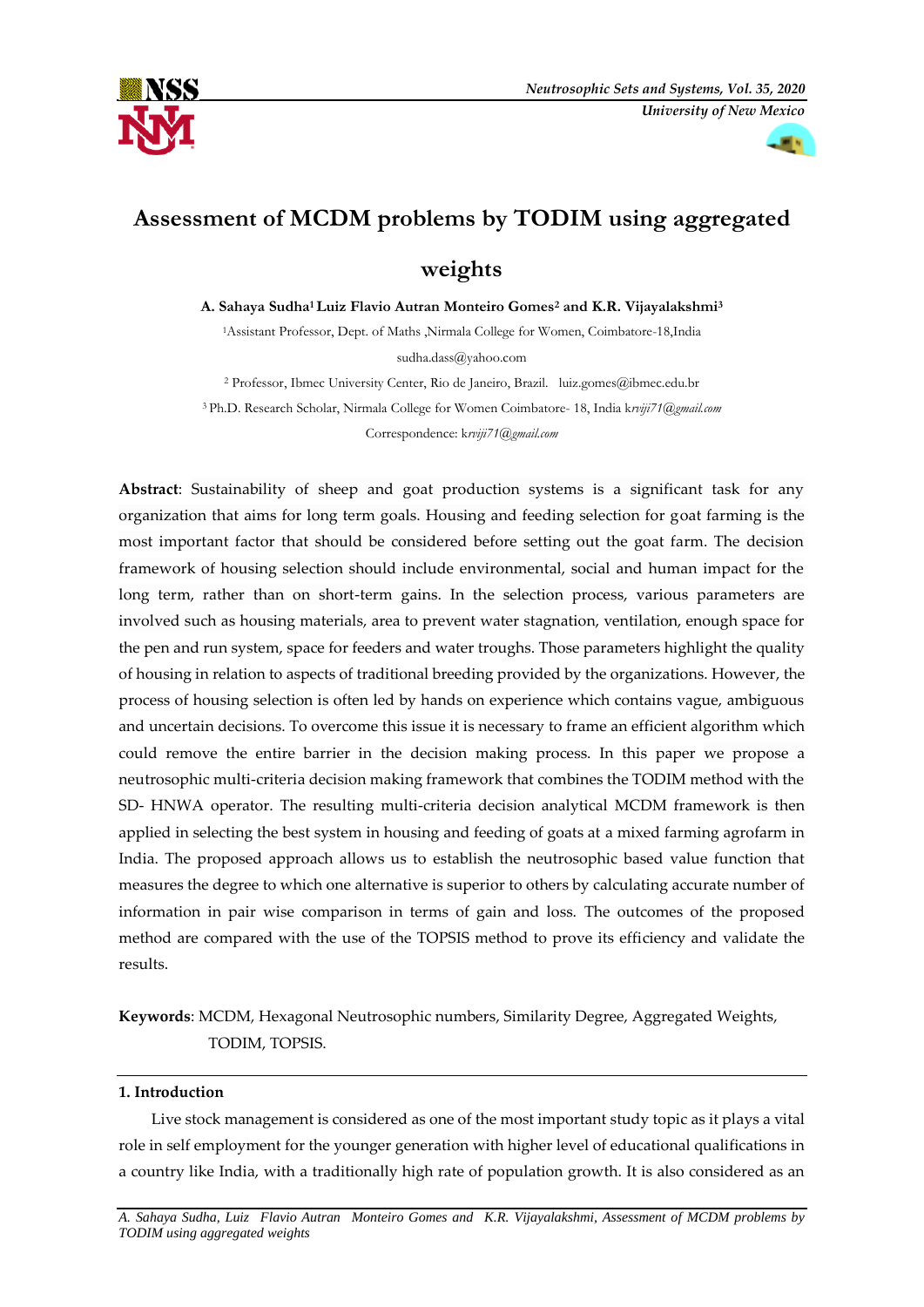employment intervention strategy for the younger generation for the self employment of the youth. Goats are among the main meat producing animal in India where it has huge domestic demand. As a result, goat production system in India is shifting to intensive system of management.The goat rearing using improved management practices concentrates on maximization of the returns from the view of the entrepreneur.

However, without any systematic study it is difficult to assess the economic viability of the goat farming, as the whole system is built upon nature. The good management practice in livestock management is the key for the resilience, social, economical and ecological sustainability and preservation of bio-diversity in pastoral eco-systems, especially in the rural areas where goat production plays a relevant role in the livehood for farmers. For example, Shalander [25] has proposed a multi-disciplinary project on transfer of technology for sustainable goat production in which he indicates that lack of technical knowledge in housing and feeding management system per capita income in goat rearing is not being up to the expected margin of the goat farmers. Biswas et al*.* [9] shows that the growth rate of goat feeder with supplements by additional concentrate with grazing was more when compared with the normal grazing goats.

In the real world, just like other decision making problem such as supplier selection or candidate selection, the challenge of uncertainty in the process of housing and feeding selection in live-stock management is inevitable owing to the fact that the consequences of events are not precisely known. In addition human judgmental analysis also contributes to its intricacy in the decision making analysis. To overcome this vagueness and intricacy in decision making this study aims to propose an integrated framework under neutrosophic environment to evaluate alternative choices in terms of management system of housing and feeding.

In this research the TODIM and TOPSIS methods will be applied in the processing of selecting such alternatives. The TODIM method (an acronym for Interactive Multi-Criteria Decision Making in Portuguese) is a discrete multi-criteria method founded on prospect theory which underlies a psychological theory in it, while in practice all other discrete multi-criteria methods assume that the decision maker always looks for the solution corresponding to the maximum of some global measure. In this way, the method is based on a descriptive theory, proved by empirical evidence, of how people effectively make decisions when they are under risk. The mathematical structure of TODIM allows measuring the degree to which one alternative is superior to others and then ranking the alternatives by computing the global value of each alternative. That structure is embedded in the paradigm of prospect theory. Gomes and Lima [18] first applied TODIM in its classical formulation as a tool for ranking projects based on the environmental impacts of alternative road standards in Brazil. A number of other applications of TODIM has appeared in the literature since then as it is commented in the section 2.2. Similarly, the TOPSIS method [23] is used to weight and compare alternatives against a set of criteria and then select the best one. The application of both TODIM and TOPSIS are then compared one against the other. The novelty of this framework lies in studying the behavioral risk analysis under neutrosophic environment as pointed out in the above paragraph.

The main contribution of this article is as follows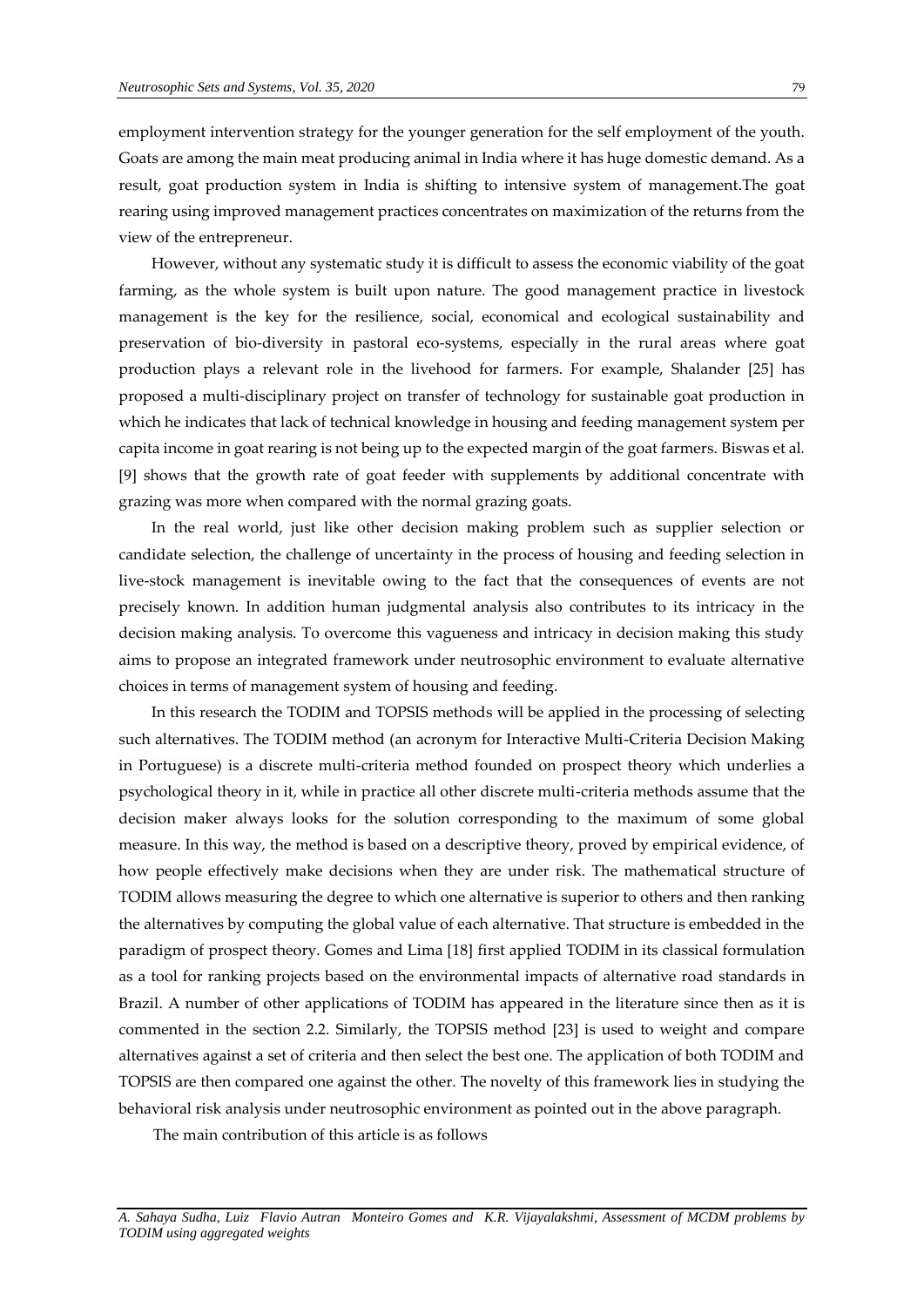- A framework is designed that emphasizes the importance of shelter and feeding system for sustainable and productive goat farming.
- Two well established Multi-Criteria Decision Making (MCDM) methods dealing with imprecise information are applied to a quite important problem in India and compared.
- Relevant criteria and sub-criteria are defined for the alternatives to maintain accuracy and consistency in selecting the alternatives.

#### **2. Literature review**

## **2.1. Commercial goat farming**

 Raising animals lie upon a set of activities that are dependent upon biotic and socio-economic factors. Choudhary et al. [35] highlights that India is the rich in its repository of goat genetic resource with 28 recognized breeds with higher proportion of non-descriptive or mixed breeds. A study was undertaken by Patil et al. [28] to compare the grazing system and stall feeding system in goats in Gulbarga District in Karnataka which highlighted that in stall feeding system of goat rearing, goats are found healthier and weight gain was much faster than grazing system. Kumar [26] investigated on commercial goat farming in India and presented that planned management and technology based system would help in increasing the goat productivity in goat farming and bridge the demand-supply gap. Argüello [8] has presented a review on trends in goat research which talks about the pathology, reproduction, milk and cheese production and quality, production systems, nutrition, hair production, drugs knowledge and meat production.

#### **2.2. Multi Criteria Decision Making**

Zadeh [42] put forward the concept of fuzzy sets in 1965. Later the theory of fuzzy sets gradually developed in the further years. The theory of 'intuitionistic fuzzy set' [IFS] was proposed by Atanassov [10] in 1986. Intuitionistic fuzzy set [IFS] was extended to 'Interval intuitionistic fuzzy sets' [IIFS] by Atanassov and Gargov [11]. A number of researchers have contributed their research to the study of MCDM and a commendable accomplishment has been obtained in fuzzy sets. Smarandache [36] proposed neutrosophic set based on Neutrosophy in 1998. The neutrosophic theory takes into account the dynamic features of all limitations to handle uncertain, indeterminate situations. Abdel-Basset et al. [2] proposed uncertainty assessments of linear time-cost tradeoffs using neutrosophic set considering the neutrosophic activity duration of time-cost tradeoffs in project management such as the tradeoffs between the project completion time and the cost and the uncertain conditions of environment of projects. Abdel-Basset [6] developed and applied a novel decision making model for sustainable supply chain under uncertainty environment.

 Wang et al. [38] developed 'Single Valued Neutrosophic Set' (SVNS) and proposed various properties of set-theoretic operators to deal with uncertain, indeterminate and inconsistent data. Ye [40] proposed trapezoidal neutrosophic number an extension from SVNS and trapezoidal fuzzy number and defined its score and accuracy function with aggregating operators in [41]. Smarandache [37] introduced the plithogenic set as generalization of crisp, fuzzy, intuitionistic fuzzy and neutrosophic sets whose elements are characterized by many attribute values which have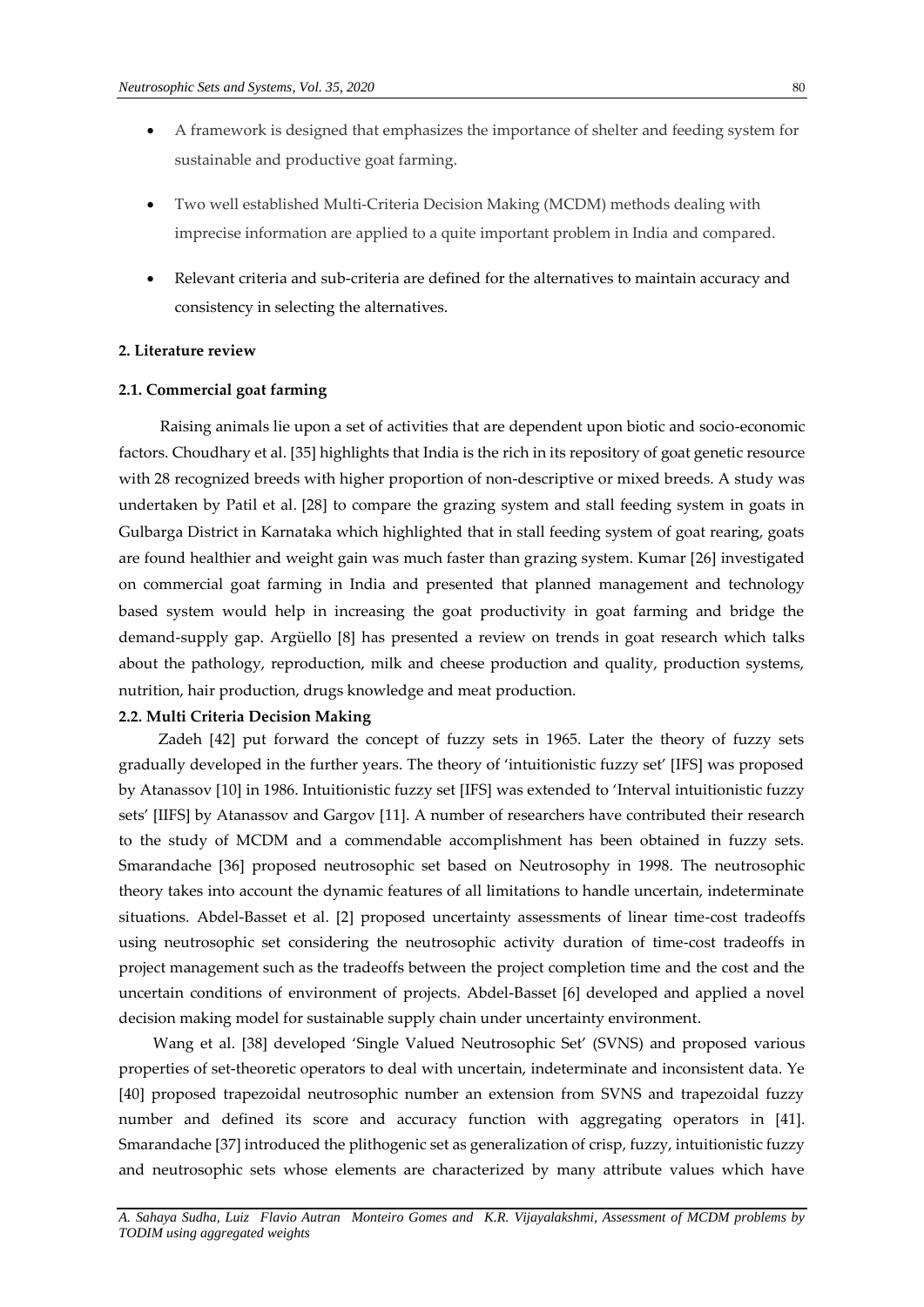corresponding contradiction degree values between each attribute value and the dominant attribute value. Abdel-Basset [1] developed an evaluation framework based on plithogenic set theory for smart disaster response systems in uncertainty environment that deals more effectively with disaster by the effective communication of the information provided by the sensors with the response teams.

Decision making situations in real life are much complicated when the decision makers (DMs) have to fit in the best alternatives with respect to the given multiple criteria. Biswas et al. [14] established TOPSIS strategy for (MCDM) in trapezoidal neutrosophic environment using the maximum deviation strategy and also developed an optimization model to obtain the weight of the attributes which are incompletely known or completely unknown. Abdel-Basset [5] proposed a decision making problem to solve a supply chain problem of inventory location using the best-worst method based on a novel plithogenic model.

Pramanik and Mallick [30] proposed a VIKOR method for group Decision Making Problem involving trapezoidal neutrosophic number and they adapted a problem of Investment Company from [16] and provided a comparative analysis. Mondal and Pramanik [29] proposed MCDM approach for teacher recruitment in higher education with unknown weights based on score and accuracy function, hybrid score and accuracy functions under simplified neutrosophic environment. Biswas et al. [12,13] developed a new methodology for neutrosophic MCDM with unknown weight information and a Cosine similarity measure based MCDM with trapezoidal fuzzy neutrosophic numbers. Abdel-Basset [3] designed resource levelling problem to minimize the cost of daily resource fluctuation in construction projects under neutrosophic environment to overcome the ambiguity caused by real world problems.

Based on observations of human behaviour, studies have found that human decision making is not completely rational under practical decision situations. After undertaking a number of surveys and experiments, Kahneman and Tversky [24] proposed Prospect theory partially the subject of the Nobel Prize for Economics awarded in 2002, which belongs to the field of cognitive psychology and describes how people make decision under conditions of risk.

Gomes and Lima [20] used the TODIM method in order to show how human judgements in practical multi-criteria analysis fit in to the framework of Prospect Theory and additive difference model. Gomes et al. [19] used the classical TODIM formulation to recommend alternatives for destination of natural gas reserves recently discovered in Santos Basin in Brazil. Gomes et al. [22] proposed a behavioural multi-criteria decision analysis by using the TODIM method with criteria interactions. Gomes and Rangel [21] developed a novel approach using TODIM method on rental evaluation of residential properties carried out together with real estate agents in the city of Volta Redonda, Brazil which has made many successful applications in selection problems. Zindani et al. [44] proposed a material selection approach using the TODIM method and applied it to find the best suited materials for two products, engine flywheel and metallic gear.Duarte [7] proposed the use of multi criteria decision analysis to valuation of six Brazilian banks by applying the fuzzy TODIM method.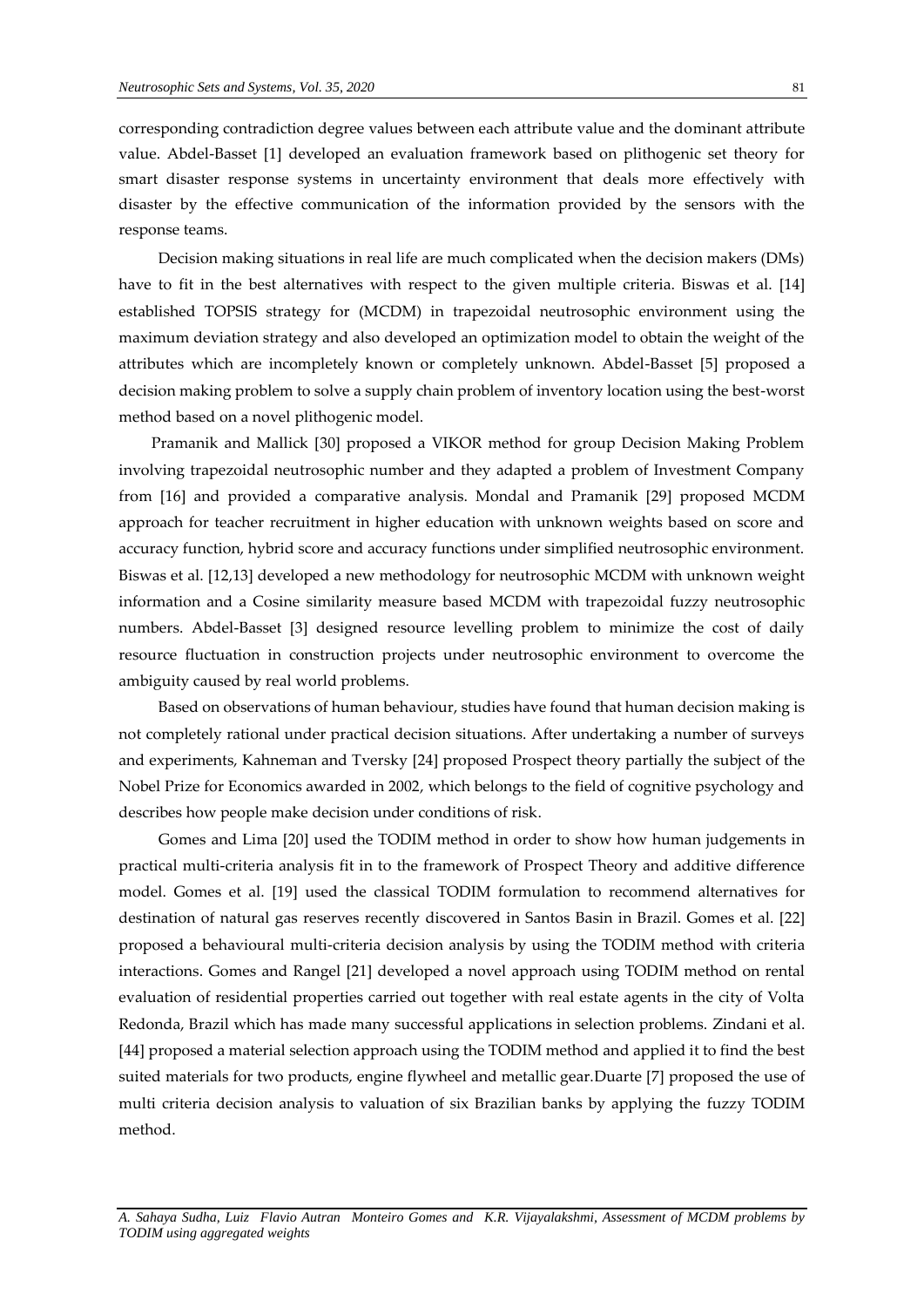Sang and Liu [34] developed the IT2 FSs-based TODIM method to green supplier selection for automobile manufacturers by introducing a new distance computing method. Wang et al. [39] proposed a likehood-based TODIM approach on multi-hesitant fuzzy linguistic information (MHFLSs) which is an extension of (HFLSs) for selection and evaluation of contractors in logistics outsourcing. Chakraborty and Chakraborty [15] used TODIM in identifying the most attractive and affordable under-construction housing project in the city of Kolkata in India. Rangel et al. [32] used TODIM a multi-criteria decision aiding method in the evaluation of the various types of access to the broadband internet available in Volta Redonda, Brazil. Candidate selection is a significant task for any organization that aims to select the most appropriate candidates who lead the firm forward through his strong organizational skill. To overcome this tough task Abdel-Basset [4] proposed a bipolar neutrosophic multi criteria decision making framework for professional selection that employs a collection of neutrosophic analytical network process and TOPSIS under bipolar neutrosophic numbers.

Lourenzutti and Krohling [27] combined TOPSIS and TODIM methods to propose the Hellinger distance in MCDM which serves as an illustration to both methods. Fan et al. [17] proposed an extension of TODIM (H-TODIM) to solve the hybrid MCDM problem in which attribute values have three forms crisp number, interval number and fuzzy number. Ren et al. [33] proposed a Pythagorean fuzzy TODIM approach to analyse MCDM problem. Qin et al. [31] proposed generalizing of the TODIM method under triangular intuitionistic fuzzy environment. Zhang et al. [43] proposed an extended multiple attribute group decision making based on the TODIM method to solve the MCDM problem in which the attribute values are expressed with neutrosophic number.

# **3. Preliminaries**

# **3.1. Hexagonal Neutrosophic Weighted Aggregated Operator (HNWA)**

Let  $\tilde{A}_1 = (a_1, b_1, c_1, d_1, e_1, f_1), (l_1, m_1, n_1, p_1, q_1, r_1), (u_1, v_1, w_1, x_1, y_1, z_1)$  be a collection of

hexagonal neutrosophic numbers, then the HNWA:  $\Omega^n \to \Omega$  is defined as follows

$$
HNWA(\widetilde{A}_1, \widetilde{A}_2, \dots, \widetilde{A}_n) = \sum_{j=1}^n \omega_j \widetilde{A}_j
$$

*A. Sahaya Sudha, Luiz Flavio Autran Monteiro Gomes and K.R. Vijayalakshmi, Assessment of MCDM problems by TODIM using aggregated weights*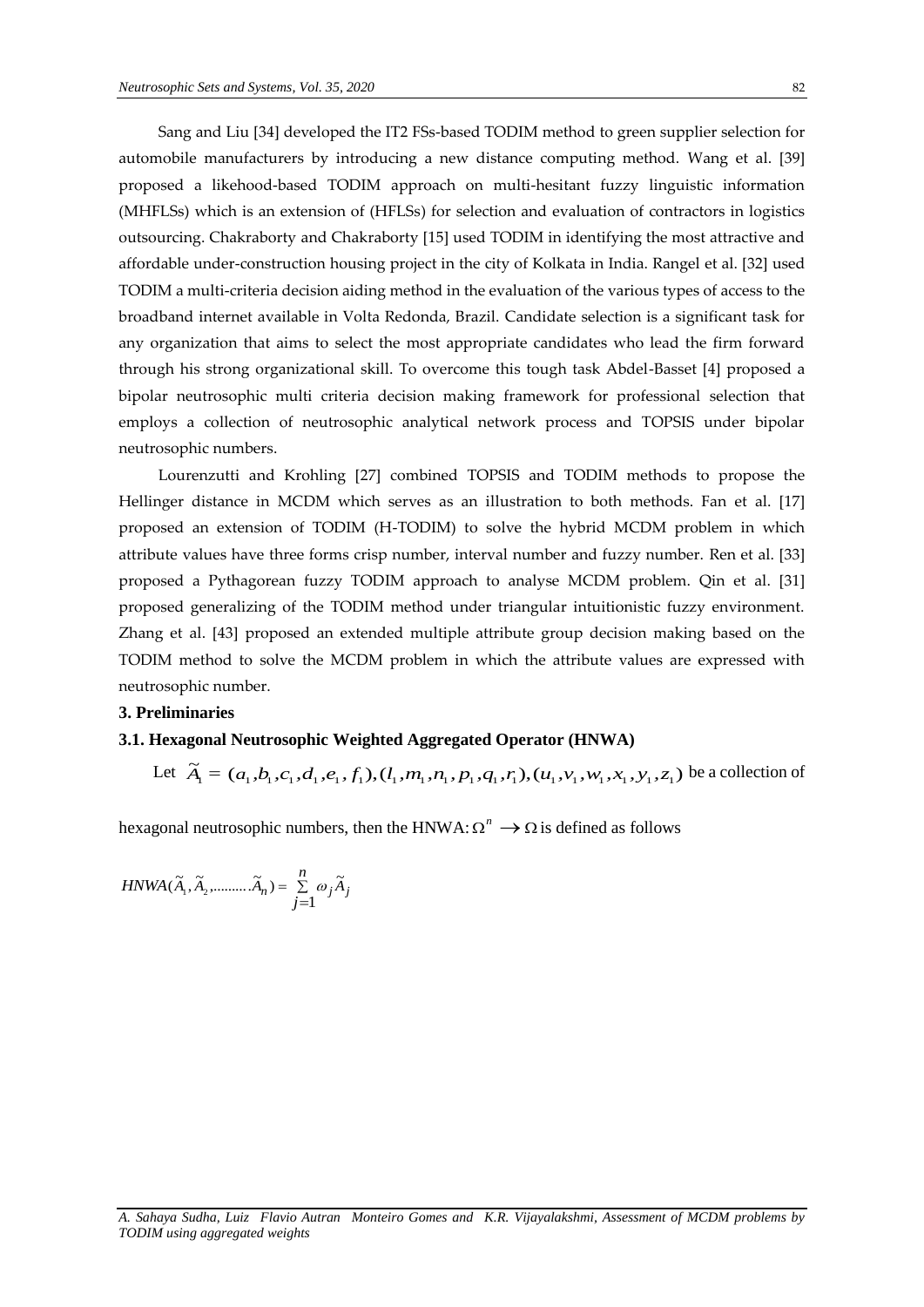$$
\begin{pmatrix}\n\begin{bmatrix}\n1-\prod_{j=1}^{n}(1-a_j)^{\omega_j}, & 1-\prod_{j=1}^{n}(1-b_j)^{\omega_j}, & 1-\prod_{j=1}^{n}(1-c_j)^{\omega_j}, \\
1-\prod_{j=1}^{n}(1-d_j)^{\omega_j}, & 1-\prod_{j=1}^{n}(1-e_j)^{\omega_j}, & 1-\prod_{j=1}^{n}(1-f_j)^{\omega_j}\n\end{bmatrix} \\
= \begin{pmatrix}\n\begin{bmatrix}\n\frac{n}{\prod}(l_j)^{\omega_j}, & \prod_{j=1}^{n}(m_j)^{\omega_j}, & \prod_{j=1}^{n}(n_j)^{\omega_j}, & \prod_{j=1}^{n}(p_j)^{\omega_j}, & \prod_{j=1}^{n}(r_j)^{\omega_j}, \\
\frac{n}{\prod}(l_j)^{\omega_j}, & \prod_{j=1}^{n}(r_j)^{\omega_j}, & \prod_{j=1}^{n}(r_j)^{\omega_j}, & \prod_{j=1}^{n}(r_j)^{\omega_j}, & \prod_{j=1}^{n}(r_j)^{\omega_j}\n\end{bmatrix} \\
\vdots & \begin{bmatrix}\n\frac{n}{\prod}(u_j)^{\omega_j}, & \prod_{j=1}^{n}(v_j)^{\omega_j}, & \prod_{j=1}^{n}(x_j)^{\omega_j}, & \prod_{j=1}^{n}(y_j)^{\omega_j}, & \prod_{j=1}^{n}(z_j)^{\omega_j}, \\
\vdots & \vdots & \vdots & \vdots \\
\frac{n}{\prod}(w_1, w_2, w_3, w_4, \dots, w_n)^T \text{ is a weight vector of } \tilde{A}_j \text{ and } \sum_{j=1}^{n}(w_j = 1, w_j > 0\n\end{bmatrix}\n\end{pmatrix}
$$

# **3.2. Distance between two Hexagonal Neutrosophic numbers**

Let 
$$
\tilde{A}_1 = (a_1, b_1, c_1, d_1, e_1, f_1), (l_1, m_1, n_1, p_1, q_1, r_1), (u_1, v_1, w_1, x_1, y_1, z_1)
$$
  
\n
$$
\tilde{A}_2 = (a_2, b_2, c_2, d_2, e_2, f_2), (l_2, m_2, n_2, p_2, q_2, r_2), (u_2, v_2, w_2, x_2, y_2, z_2)
$$
 be two

hexagonal neutrosophic numbers then the weighted distance between  $A_1$  and  $A_2$  $\widetilde{A}_1$  *and*  $\widetilde{A}_2$  is defined as follows.

$$
d(\tilde{A}_1, \tilde{A}_2) = \frac{1}{18} \begin{pmatrix} |a_1 - a_2| + |b_1 - b_2| + |c_1 - c_2| + |d_1 - d_2| + |e_1 - e_2| + |f_1 - f_2| + \\ |l_1 - l_2| + |m_1 - m_2| + |n_1 - n_2| + |p_1 - p_2| + |q_1 - q_2| + |r_1 - r_2| + \\ |u_1 - u_2| + |v_1 - v_2| + |w_1 - w_2| + |x_1 - x_2| + |y_1 - y_2| + |z_1 - z_2| \end{pmatrix} - -(2)
$$

# **3.3. Similarity Degree between two Hexagonal Neutrosophic numbers**

Let 
$$
\tilde{A}_1 = [(a_1, b_1, c_1, d_1, e_1, f_1), (l_1, m_1, n_1, p_1, q_1, r_1), (u_1, v_1, w_1, x_1, y_1, z_1)]
$$
 and  
\n $\tilde{A}_2 = [(a_2, b_2, c_2, d_2, e_2, f_2), (l_2, m_2, n_2, p_2, q_2, r_2), (u_2, v_2, w_2, x_2, y_2, z_2)]$ 

be two hexagonal neutrosophic numbers and let

$$
\widetilde{A}_2^C = [(u_2, v_2, w_2, x_2, y_2, z_2), (1 - l_2, 1 - m_2, 1 - n_2, 1 - p_2, 1 - q_2, 1 - r_2), (a_2, b_2, c_2, d_2, e_2, f_2)]
$$
 be the

complement of  $A_2$  $\widetilde{A}_2$  then the Degree of Similarity between  $\widetilde{A}_1$  and  $\widetilde{A}_2$  $\widetilde{A}_1$  *and*  $\widetilde{A}_2$  is defined as follows.

$$
\theta(\widetilde{A}_1, \widetilde{A}_2) = \left\{ \frac{d(\widetilde{A}_1, \widetilde{A}_2^C)}{d(\widetilde{A}_1, \widetilde{A}_2) + d(\widetilde{A}_1, \widetilde{A}_2^C)} \right\} - \dots - \dots - \dots - \dots - \dots - \dots - \dots - \tag{3}
$$

# **3.4. Hexagonal Neutrosophic Decision Matrix**

Let  $\widetilde{R} = (\widetilde{r}_{ij})_{m \times n}$  If all  $\widetilde{r}_{ij}$  are hexagonal neutrosophic number then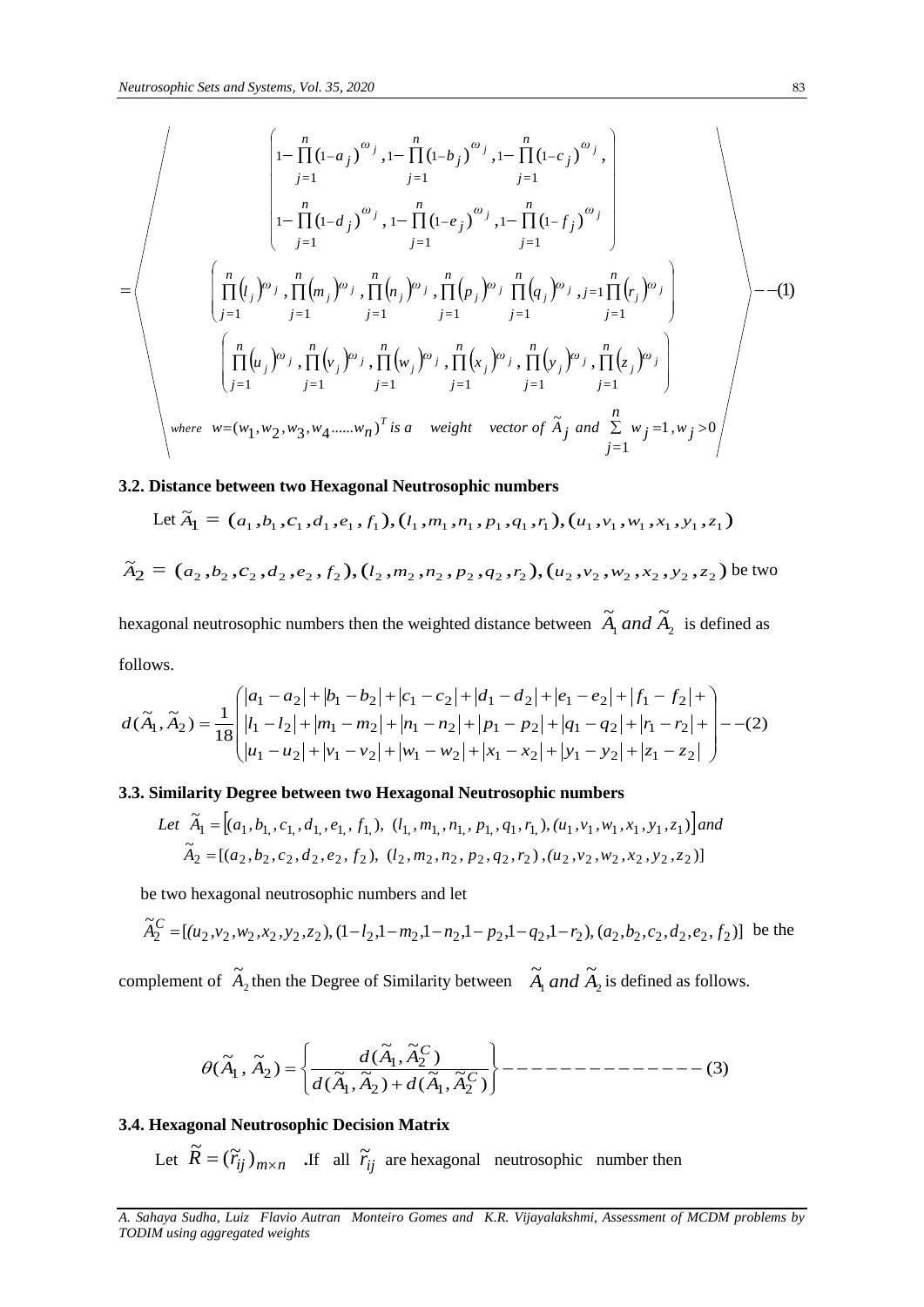$$
\widetilde{R} = \widetilde{r}_{ij} = \left[ \left( \widetilde{a}_{ij}, \widetilde{b}_{ij}, \widetilde{c}_{ij}, \widetilde{d}_{ij}, \widetilde{e}_{ij}, \widetilde{f}_{ij} \right) \left( \widetilde{l}_{ij}, \widetilde{m}_{ij}, \widetilde{n}_{ij}, \widetilde{p}_{ij}, \widetilde{q}_{ij}, \widetilde{r}_{ij} \right) \left( \widetilde{u}_{ij}, \widetilde{v}_{ij}, \widetilde{w}_{ij}, \widetilde{x}_{ij}, \widetilde{y}_{ij}, \widetilde{z}_{ij} \right) \right]
$$

is a hexagonal neutrosophic decision matrix.

## **3.5. Aggregated Hexagonal Neutrosophic Decision Matrix**

Let  $R^{(\kappa)} = (\widetilde{r}_{ij}^{(\kappa)})_{m \times n}$ *k*  $\tilde{R}^{(k)} = (\tilde{r}_{ij}^{(k)})_{m \times n}$   $(k = 1, 2, 3, \dots, t)$  be a't' neutrosophic decision matrix evaluated

by the decision makers  $DM_d$  ( $d = 1,2,3...$ *m*) respectively, then the aggregated hexagonal

neutrosophic decision matrix  $\tilde{R} = (\tilde{r}_{ij})_{m \times n}$  is defined as

$$
\widetilde{r}_{ij} = \left[ (\widetilde{a}_{ij}, \widetilde{b}_{ij}, \widetilde{c}_{ij}, \widetilde{d}_{ij}, \widetilde{e}_{ij}, \widetilde{f}_{ij}), (\widetilde{l}_{ij}, \widetilde{m}_{ij}, \widetilde{n}_{ij}, \widetilde{p}_{ij}, \widetilde{q}_{ij}, \widetilde{r}_{ij}), (\widetilde{u}_{ij}, \widetilde{v}_{ij}, \widetilde{w}_{ij}, \widetilde{x}_{ij}, \widetilde{y}_{ij}, \widetilde{z}_{ij}) \right]
$$
  
(*i* = 1,2,3...,*m*), (*j* = 1,2...,*n*) where  $\widetilde{r} = \frac{1}{t} \sum_{k=1}^{t} \widetilde{r}_{ij}^{(k)}$ 

# **3.6. Degree of Similarity**

Let  $\overline{R}^{(k)} = (\widetilde{r}_{ij}^{(k)})_{m \times n}$ *k*  $\tilde{R}^{(k)} = (\tilde{r}_{ij}^{(k)})_{m \times n}$   $(k = 1, 2, 3, \dots, t)$  be a't' neutrosophic decision matrix and  $\tilde{R}' = (\tilde{r}_{ij})_{m \times n}$  be their aggregated hexagonal neutrosophic decision matrix then

$$
\theta(\widetilde{R}^{(k)},\widetilde{R}')=\frac{1}{m \times n} \sum_{i=1}^{m} \sum_{j=1}^{n} \theta(\widetilde{r}_{ij}^{(k)},\widetilde{r}_{ij}')
$$
----- (4)

is called the degree of similarity between  $\widetilde{R}^{(k)}$  and  $\widetilde{R}'$ 

# **3.7. Determine the weight of experts using Degree of Similarity:**

If the hexagonal neutrosophic decision matrix  $\tilde{R}^{(k)} = (\tilde{r}_{ij}^{(k)})_{m \times n}$  ( $k = 1, 2, \dots, t$ ) are

non-identical,then the weight vectors of the experts are expressed as follows.

$$
w^{(k)} = \frac{(\theta(\widetilde{R}^{(k)}, \widetilde{R}))^{\alpha}}{\sum_{k=1}^{t} (\theta(\widetilde{R}^{(k)}, \widetilde{R}))^{\alpha}} \text{---}
$$

# **4. A Comparative Analysis of TODIM and TOPSIS Methods.**

**4.1. TODIM** 

 To solve the MCDM problem with hexagonal neutrosophic information's we propose a hexagonal neutrosophic aggregation TODIM method based on prospect theory under the decision maker's behavioral risk and arithmetic mean operator.

Let  $A_i = (A_1, A_2, \dots, A_m)$  be the alternatives, and  $C_j = \{C_1, C_2, \dots, C_n\}$  be the criteria.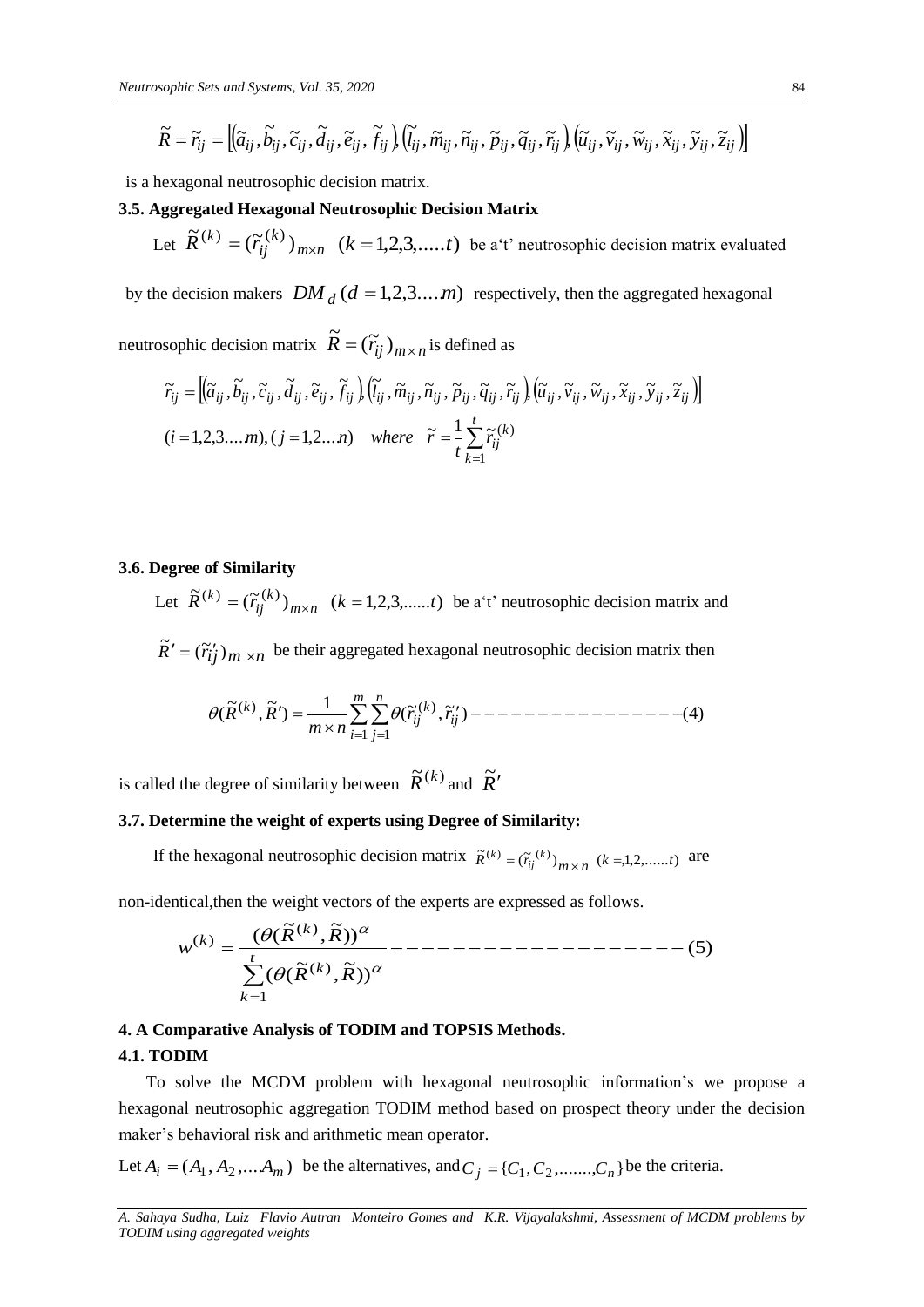Let 
$$
w = (w_1, w_2, ..., w_n)
$$
 be the weights of  $C_j, 0 \le w_j \le 1$ , and  $\sum_{j=1}^n w_j = 1$ . Let,

$$
\widetilde{R}_k = \left(\widetilde{r}_{ij}^{(k)}\right)_{m \times n} = (T_{ij}, I_{ij}, F_{ij})_{m \times n} = (\widetilde{a}_{ij}, \widetilde{b}_{ij}, \widetilde{c}_{ij}, \widetilde{d}_{ij}, \widetilde{e}_{ij}, \widetilde{f}_{ij}), (\widetilde{l}_{ij}, \widetilde{m}_{ij}, \widetilde{n}_{ij}, \widetilde{p}_{ij}, \widetilde{q}_{ij}, \widetilde{r}_{ij}), (\widetilde{u}_{ij}, \widetilde{v}_{ij}, \widetilde{w}_{ij}, \widetilde{x}_{ij}, \widetilde{y}_{ij}, \widetilde{z}_{ij})
$$

be a hexagonal neutrosophic decision matrix, where  $\tilde{r}_{ij} = (T_{ij}, I_{ij}, F_{ij})$  is an attribute value

given by the experts for the alternatives  $A_i$  with the criteria  $C_j$ ,  $T_{ij} \in [0,1], T_{ij} \in [0,1], F_{ij} \in [0,1]$ ,

$$
0 \leq T_{ij} + I_{ij} + F_{ij} \leq 3 \quad (i = 1, 2, \dots, m), (j = 1, 2, \dots, n)
$$

The proposed method is presented as follows.

#### **Stage 1.**

**Step 1.** Construct a decision matrix of dimension  $m \times n$  by using the information provided by the decision maker for the alternatives  $A_i$  under the criteria  $C_j$ . The  $m^h$  hexagonal neutrosophic decision matrix denoted by the decision maker is defined as follows.

$$
\tilde{R}_{k} = \begin{bmatrix}\n(a_{11}, b_{11}, c_{11}, d_{11}, e_{11}, f_{11}) & (a_{1n}, b_{1n}, c_{1n}, d_{1n}, e_{1n}, f_{1n}) \\
(l_{11}, m_{11}, n_{11}, p_{11}, q_{11}, r_{11}) & \cdots & \cdots & (l_{1n}, m_{1n}, n_{1n}, p_{1n}, q_{1n}, r_{1n}) \\
(u_{11}, v_{11}, w_{11}, x_{11}, y_{11}, z_{11}) & \vdots & \vdots & \vdots & \vdots \\
(a_{m1}, b_{m1}, c_{m1}, d_{m1}, e_{m1}, f_{m1}) & \vdots & \vdots & \vdots & \vdots \\
(d_{m1}, m_{m1}, n_{m1}, p_{m1}, q_{m1}, r_{m1}) & \cdots & \cdots & (l_{mn}, b_{mn}, c_{mn}, d_m, e_{mn}, f_{mn}) \\
(u_{m1}, v_{m1}, w_{m1}, x_{m1}, y_{m1}, z_{m1}) & (u_{mn}, v_{mn}, w_{mn}, w_{mn}, y_{mn}, z_{mn})\n\end{bmatrix}
$$

**Step 2:** Find the aggregated hexagonal neutrosophic decision matrix of all the three decision makers. The aggregated hexagonal neutrosophic decision matrix  $\tilde{R}' = (\tilde{r}'_i)_{m \times n}$  is defined as given below.

$$
\widetilde{r}_{ij}^{\prime} = \left[ \left( \overline{a}_{ij}^{\prime}, \overline{b}_{ij}^{\prime}, \overline{c}_{ij}^{\prime}, \overline{d}_{ij}^{\prime}, \overline{e}_{ij}^{\prime}, \overline{f}_{ij}^{\prime} \right) \left( \overline{l}_{ij}^{\prime}, \overline{m}_{ij}^{\prime}, \overline{n}_{ij}^{\prime}, \overline{p}_{ij}^{\prime}, \overline{q}_{ij}^{\prime}, \overline{r}_{ij}^{\prime} \right) \left( \overline{u}_{ij}^{\prime}, \overline{v}_{ij}^{\prime}, \overline{w}_{ij}^{\prime}, \overline{x}_{ij}^{\prime}, \overline{y}_{ij}^{\prime}, \overline{z}_{ij}^{\prime} \right) \right]
$$
\n
$$
(i = 1, 2, 3, \dots, m), (j = 1, 2, \dots, n)
$$
\nwhere  $\overline{r}^{\prime} = \frac{1}{t} \sum_{k=1}^{t} \widetilde{r}_{ij}^{(k)}$ 

**Step 3.** Calculate the normalized hamming distance for each  $(\widetilde{R}, \widetilde{R}')$  using the equation (2)

**Step 4.** Calculate the Degree of Similarity between  $\overline{A}_1$  and  $\overline{A}_2'$  using equation (3) and (4)

*A. Sahaya Sudha, Luiz Flavio Autran Monteiro Gomes and K.R. Vijayalakshmi, Assessment of MCDM problems by TODIM using aggregated weights*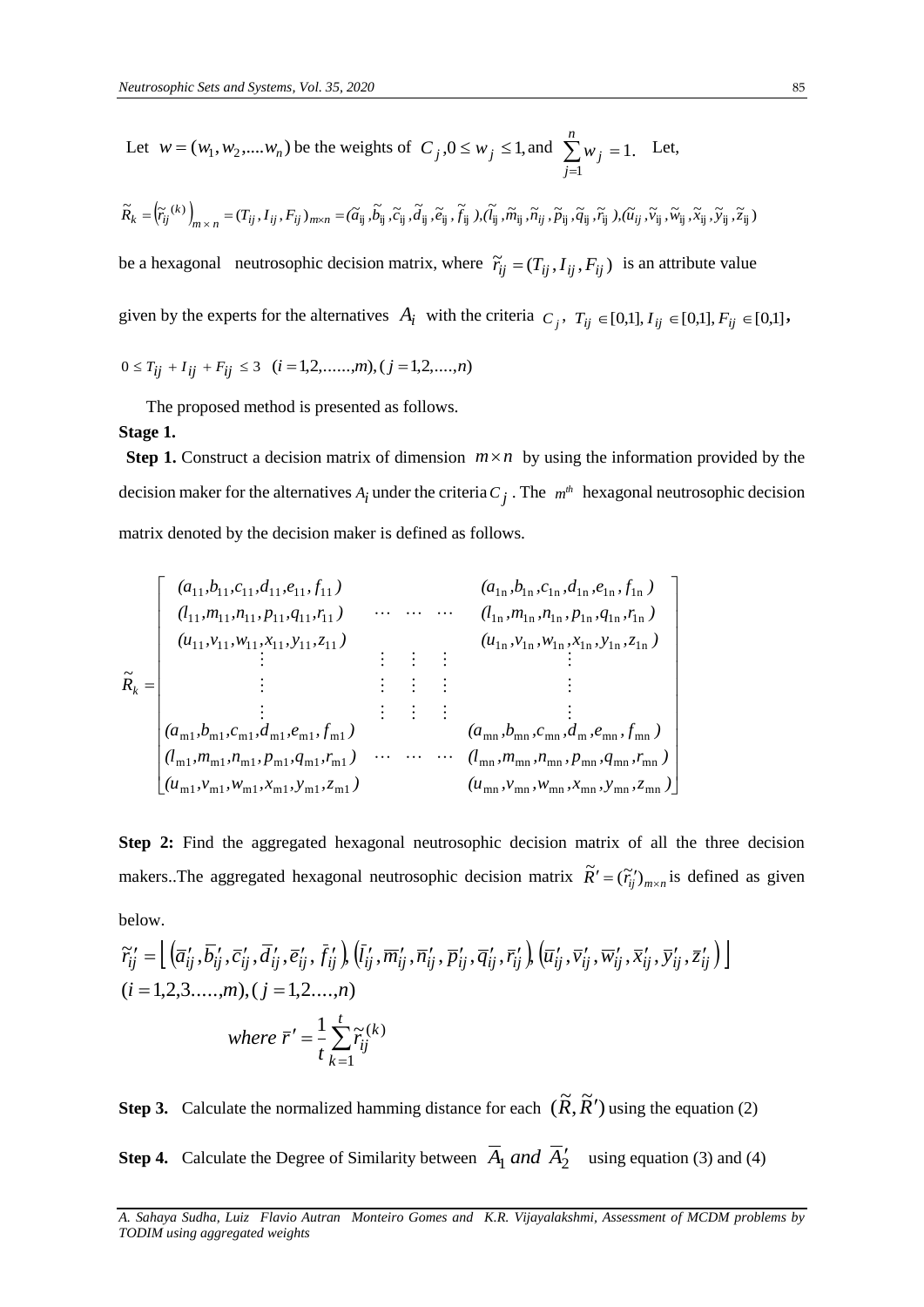**Step 5.** Calculate the weight vector  $w^{(k)}$  using equation (5)

### **Step 6.** Using equation (1) calculate HNWA operator

**Step 7.** Calculate the score value using the equation

$$
S(A) = \frac{1}{3} \left[ 2 + \frac{a+b+c+d+e+f}{6} - \frac{l+m+n+p+q+r}{6} - \frac{u+v+w+x+y+z}{6} \right] - \cdots - (6)
$$

**Step 8.** Calculate the normalized hamming distance for the aggregated decision matrix using (2)

**Step 9.** When the aggregated matrix is brought into expression (7), matrix  $\rho(A_i, A_p)$  will be

derived .The function  $\rho(A_i, A_p)$  is used to represent the degree to which alternative i is better than j.  $\epsilon_j(A_i, A_p)$  is the sum of the sub-function where  $j = 1,...,n$ . Sub-function  $\epsilon_j(A_i, A_p)$  indicates the degree to which i is better than j when a particular criteria c is given  $\int \frac{w_{jr} d(\tilde{r}_{ij} - \tilde{r}_{pj})}{n}$  if  $\tilde{r}_{ij} - \tilde$ degree to which i is better than j when a particular criteria c is given

$$
\varepsilon_{j}(A_{i}, A_{p})
$$
 is the sum of the sub-function where  $j = 1, ..., n$ . Sub-function  $\varepsilon_{j}(A_{i}, A_{p})$  find  
\ndegree to which i is better than j when a particular criteria c is given  
\n
$$
\varepsilon_{j}(A_{i}, A_{p}) =\begin{cases}\n\frac{w_{jr}d(\tilde{r}_{ij} - \tilde{r}_{pj})}{\frac{n}{j}} & \text{if } \tilde{r}_{ij} - \tilde{r}_{pj} > 0 \\
0 & \text{if } \tilde{r}_{ij} - \tilde{r}_{pj} = 0 \\
\frac{1}{\nu}\sqrt{\frac{\sum_{j=1}^{n} w_{jr}d(\tilde{r}_{ij} - \tilde{r}_{pj})}{w_{jr}}} & \text{if } \tilde{r}_{ij} - \tilde{r}_{pj} \prec 0\n\end{cases}
$$

The parameter v shows the dilution factor of the loss. If  $\tilde{r}_{ij} - \tilde{r}_{pj} > 0$  then  $\varepsilon_j(A_i, A_p)$ represents the gain and if  $\widetilde{r}_{ij} - \widetilde{r}_{pj} \prec 0$  then  $\epsilon_j(A_i, A_p)$  represents the loss.

**Step 10.** On the basics of the above equation the overall dominance degree is obtained as

$$
\rho_x = \sum_{j=1}^n \varepsilon_j(A_i, A_p), (i, p = 1, 2, \dots, m)
$$

**Step 11.** Calculate the aggregated dominance matrix

$$
\rho(A_i, A_p) = \sum_{x=1}^n \lambda_x \rho_x(A_i, A_p), (i, p = 1, 2, \dots m) \quad \text{---} \quad (8)
$$

**Step 12.** Calculate the overall dominance degree matrix  $\rho = [\rho(A_i, A_p)]_{m \times n}$ 

**Step 13.** Then the overall value of each  $A_i$  can be calculated using the equation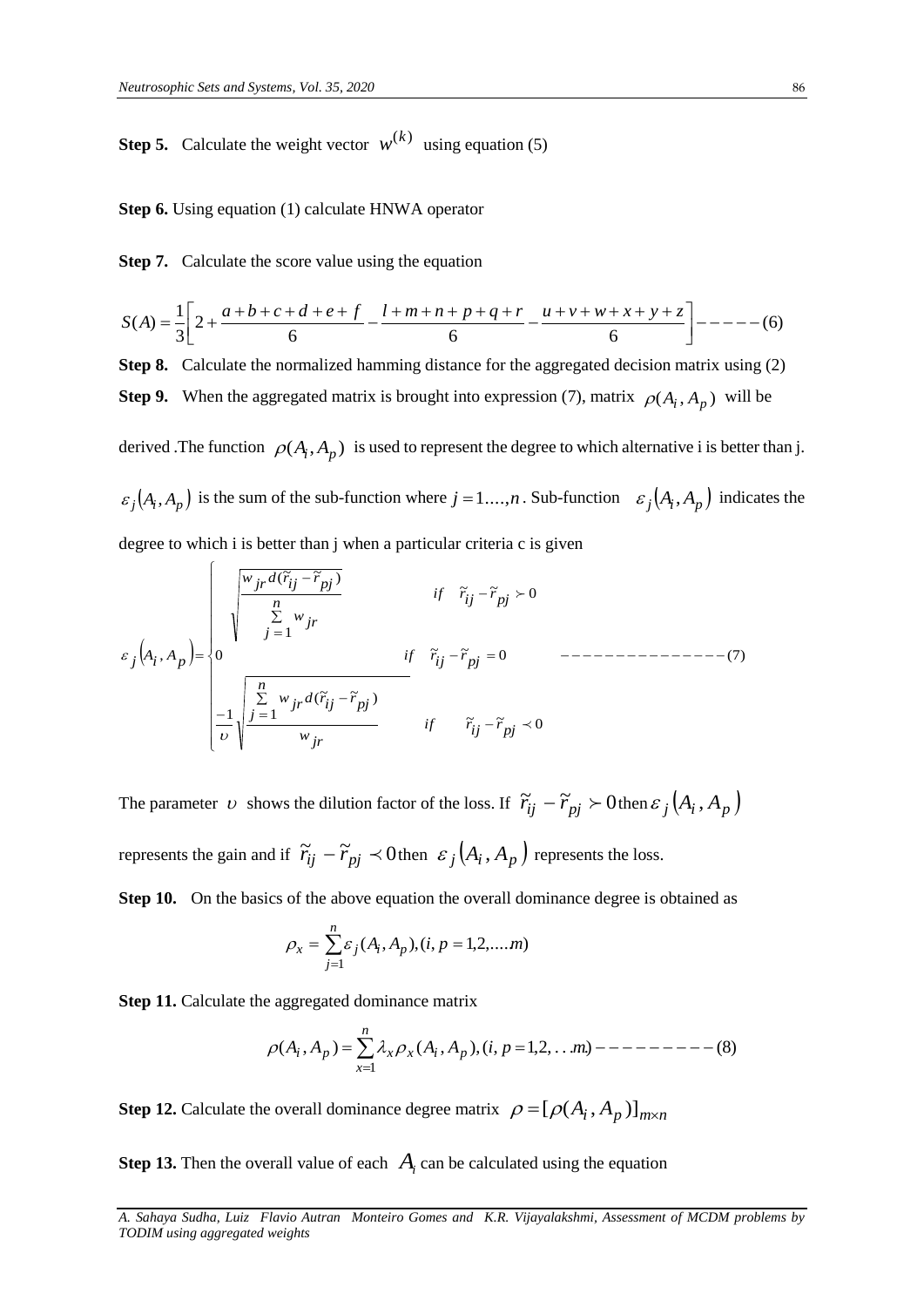(9) max ( , ) min ( , ) ( , ) min ( , ) ( ) 1 1 1 1 *m p i p i m p i p i m p i p i m p i p i A A A A A A A A A* 

**Step 14.** Rank all alternatives and select the most desirable one in accordance with  $\rho(A_i)$ . The alternative with maximum value is the best one.

#### **4.2. TOPSIS**

**Stage 2:** Applying the information's derived from step 1 to 6 in stage 1, move on to step 7 of stage 2 **Step 7:** Let  $B_1$  be the set of benefit attributes and  $B_2$  be the set of cost attributes, of the alternatives

respectively. Let  $B^+$  be the hexagonal neutrosophic positive ideal solution and  $B^-$  be the

hexagonal neutrosophic negative ideal solution. Then  $B^+$  and  $B^-$  are defined as follows.

$$
B^{+} = \left\langle r_{j}^{+} = (1,1,1,1,1,1), (0,0,0,0,0,0), (0,0,0,0,0,0) \right\rangle j \in B_{1} \right\} \cdot \left\langle r_{j}^{+} = (0,0,0,0,0,0), (1,1,1,1,1,1), (1,1,1,1,1,1) \right\rangle j \in B_{2} \right\}
$$

$$
B^{-} = \left\langle r_{j}^{-} = (0,0,0,0,0,0), (1,1,1,1,1,1), (1,1,1,1,1,1) \right\rangle j \in B_{1} \left\{ \left\langle r_{j}^{-} = (1,1,1,1,1,1), (0,0,0,0,0,0), (0,0,0,0,0,0) \right\rangle j \in B_{2} \right\}
$$

**Step 8:** Calculate the separation measures,  $S_i^+$  *and*  $S_i^-$  of each alternative from the hexagonal neutrosophic positive ideal solution and the hexagonal neutrosophic negative ideal solution as follows.

, ) (11) 1 ( 1 , ) (10) 1 ( 1 *i j ij j i j ij j r n j w d r n S r n j w d r n S*

**Step 9:** Calculate the relative closeness coefficient of the hexagonal neutrosophic ideal solution. The relative closeness coefficient of the alternative  $A_i$  is given as follows.

$$
C_i = \frac{S_i^-}{S_i^+ + S_i^-}, 0 \le C_i \le 1 --- \text{---} --- \text{---} --- (12)
$$

**Step 10:** Make a decision for selecting the preference alternative by ranking the closeness coefficient in the descending order of  $C<sub>i</sub>$  to select the best choice.

#### **5. Case Analysis:**

In this section, a case study is represented for the proposed multi-criteria group decision-making method. This is related to assessing the best system of housing and feeding of goats in the existing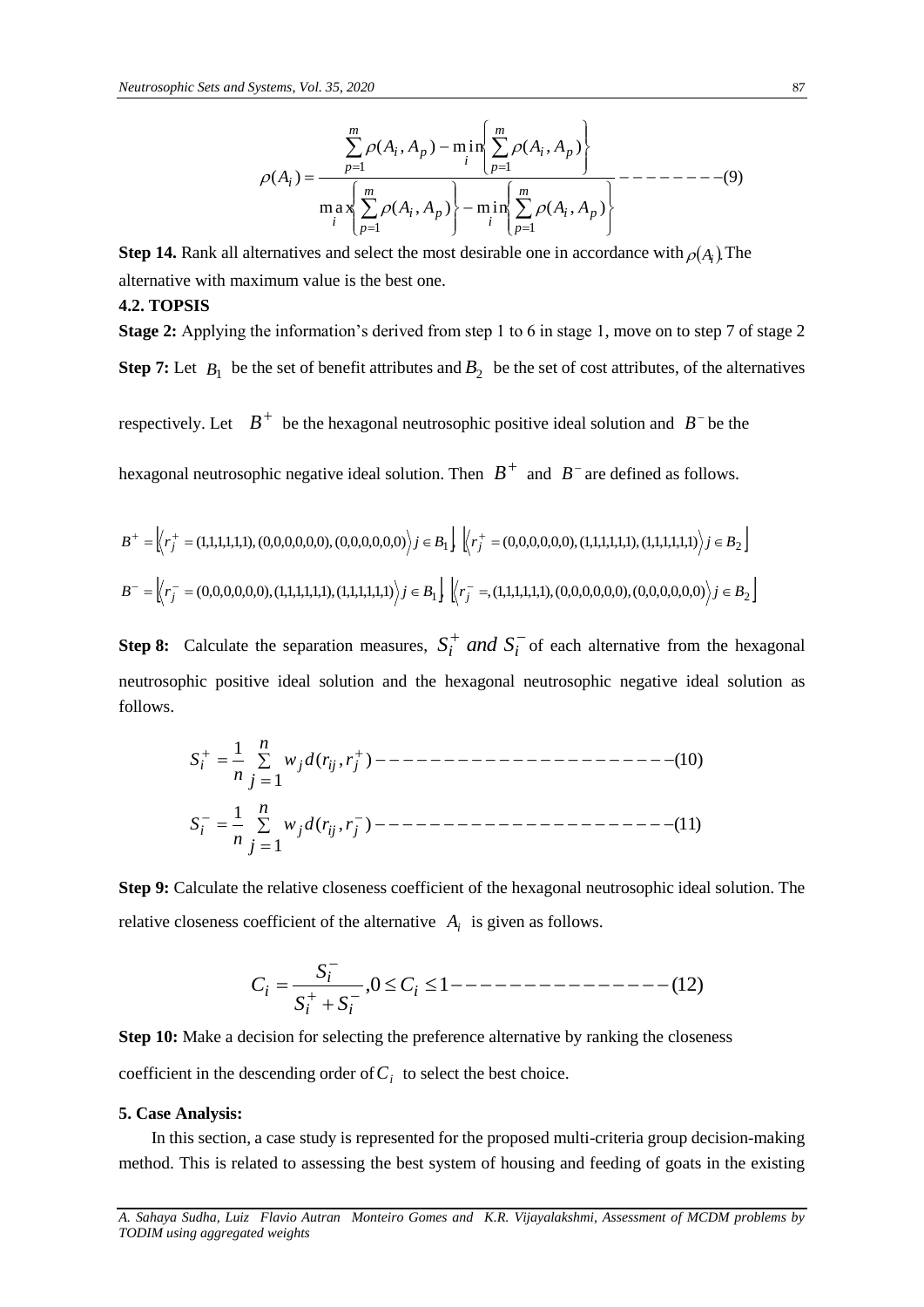Goat farm rearing in which goats grow healthier, gain better body weight, and are safer on health grounds. A group of three decision-makers  $(D_1, D_2, D_3)$  are requested to assess the four alternatives  $(A_1 \text{ to } A_4)$  with respect to the four criteria's,  $(C_1 \text{ to } C_4)$  defined by this group of decision-makers to appraise the alternatives. These criteria and their definitions are represented as follows:

# **Alternatives:**

- *A*1 Stall feeding system with normal flooring (intensive system)
- *A*2 Grazing system (extensive system)
- *A*3 Elevated floor shed with rotational grazing system
- *A*4 A part of both extensive and intensive grazing system The consideration of the criteria and sub criteria's after a brief study on the previous literature review and discussion with the experts are stated below.

# **Criteria:**

*C*1 - Floor space requirements

(Covered area, Open area, Ventilation, Bedding, Confinement, Site location)

 $C_2$ - Feeding (Feeder) and watering space requirement

(Feeder size, Fodder type, Quantity, Food Schedule, immunization feeder, feed storage room)

 $C_3$ - Maintenance of health and sanitization

(Nutritional ratio, Vaccination, Climate pattern, Temperature, Supplementary feeding,

Cleanliness)

*C*4 - Productivity

 (Capital, Typologies of farms, Technology integration, Agro climatic characteristics, Market value, Place of selling)

 A questionnaire is prepared and handed over to the domain experts. These experts further graded the degree of the statement as given below.

| Statement   Very |      | High     | Fair |     |     | Average   Medium   Satisfactory   Low |     | Very | Not  |
|------------------|------|----------|------|-----|-----|---------------------------------------|-----|------|------|
|                  | high |          |      |     |     |                                       |     | low  | sure |
| Score            | 0.9  | $_{0.8}$ |      | 0.6 | 0.5 | 0.4                                   | 0.3 | 0.2  | 0.1  |

Table 5.1**.** Rating scale used by experts

**Solution.**

**Step 1.** The judgment of the three decision makers for the alternatives  $A_i$  under the four criteria were

|            | Criteria            |                                                                                      |                                                                                      |                                                                                     |                                                                                          |  |  |  |  |  |
|------------|---------------------|--------------------------------------------------------------------------------------|--------------------------------------------------------------------------------------|-------------------------------------------------------------------------------------|------------------------------------------------------------------------------------------|--|--|--|--|--|
| <b>DMs</b> | <b>Alternatives</b> | $C_1$                                                                                | $\mathrm{C}_2$                                                                       | $C_3$                                                                               |                                                                                          |  |  |  |  |  |
|            | A <sub>1</sub>      | [(.1, .2, .3, .4, .5, .6),<br>(.1, .1, .1, .1, .1, .1),<br>(.5, .6, .7, .8, .9, .9)] | [(.1, .2, .3, .4, .5, .6),<br>(.1, .1, .1, .1, .1, .1),<br>(.5, .6, .7, .8, .9, .9)] | [(.8, .8, .8, .8, .9, .9),<br>(.3, .4, .5, .6, .7, .8),<br>(.1, .1, .1, .1, .1, .1) | [(.2, .3, .4, .5, .6, .7),<br>$(0.1, 0.2, 0.3, 0.3, 0.3)$ ,<br>(.5, .5, .6, .6, .7, .7)] |  |  |  |  |  |

presented using hexagonal neutrosophic number as shown in Table 5.2 .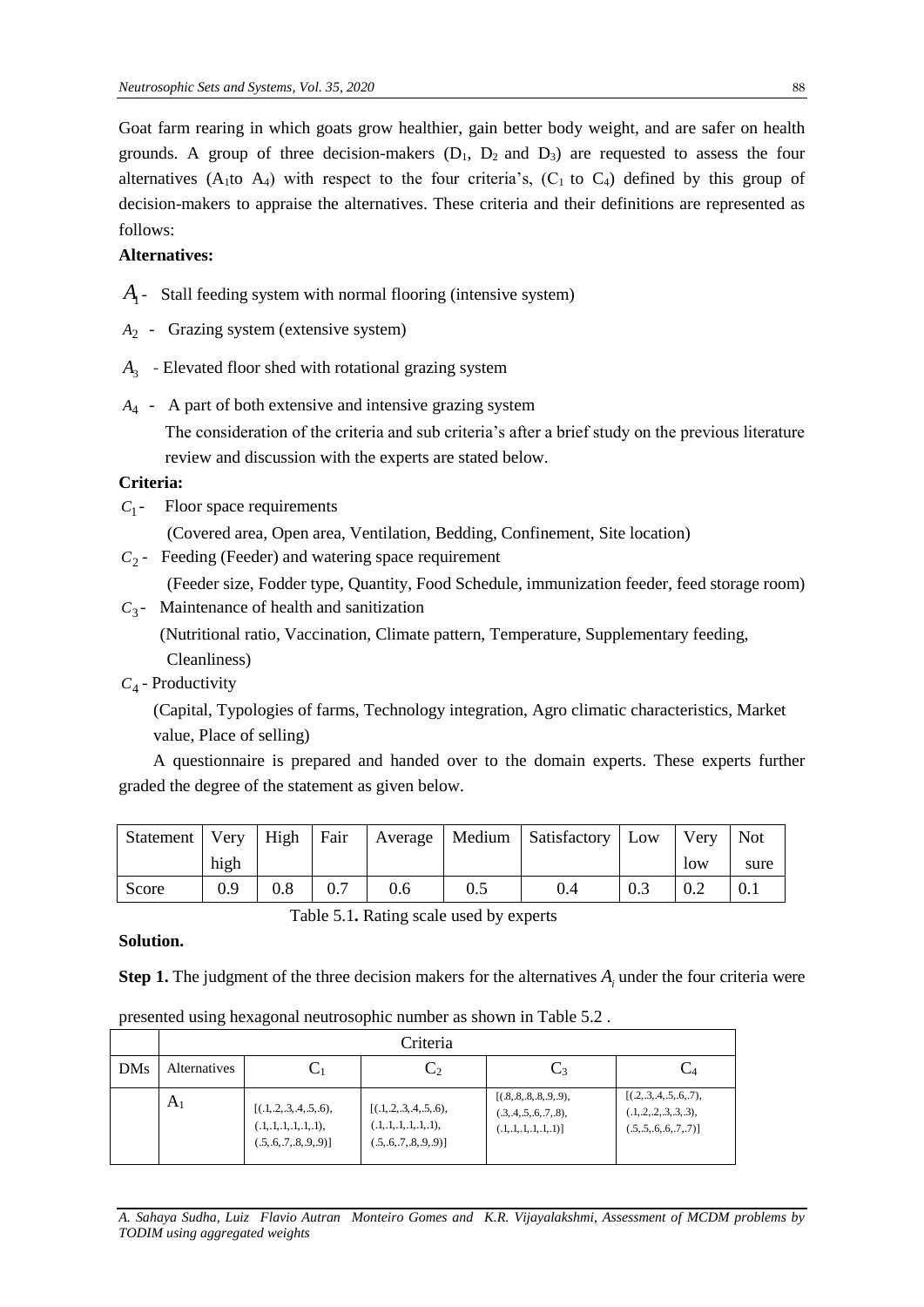|       | A <sub>2</sub>                                                                                | [(.3, .4, .5, .6, .7, .8),<br>(.2, .3, .4, .5, .5, .6),<br>(.6, .6, .7, .8, .8, .8)]     | [(.2, .2, .2, .2, .2, .2),<br>(.5, .6, .7, .8, .8, .8),<br>(.6, .6, .7, .7, .8, .8)]        | [(.8, .8, .8, .9, .9, .9),<br>(.2, .3, .3, .3, .4, .5),<br>$(.1, .1, .2, .2, .2, .2)$ ] | [(.2, .3, .4, .5, .6, .7),<br>(.1, .2, .2, .3, .3, .3),<br>(.5, .5, .6, .6, .7, .7)]          |
|-------|-----------------------------------------------------------------------------------------------|------------------------------------------------------------------------------------------|---------------------------------------------------------------------------------------------|-----------------------------------------------------------------------------------------|-----------------------------------------------------------------------------------------------|
| $D_1$ | $A_3$                                                                                         | [(.4, .5, .6, .7, .8, .9),<br>(.2, .3, .4, .6, .7, .8),<br>(.2, .2, .2, .2, .2, .2)]     | [(.1, .1.1, .1, .1, .1, .1)]<br>(0.3, 0.4, 0.5, 0.6, 0.7, 0.8)<br>(.4, .4, .5, .5, .6, .6)] | [(.12,.3,.5,.6,.7),<br>(.3, .3, .4, .5, .8, .9.)<br>(.5, .5, .5, .6, .6, .6)]           | [(.9, .9, .9, .9, .9, .9, .9)]<br>(.1, 2, .3, 4, .5, .6)<br>(.3, .4, .4, .5, .6, .7)]         |
|       | $A_4$                                                                                         | [(.1, .2, .2, .3, .3, .3)]<br>(0.2, 0.2, 0.3, 0.5, 0.5)<br>(.4, .5, .6, .7, .8, .9, )    | [(.3, .3, .4, .4, .4, .5),<br>(.1, .2, .2, .3, .4, .4)<br>(.5, .5, .5, .6, .6, .6)]         | [(1, 2, 3, 4, 5, 6)]<br>(0.3, 0.3, 0.4, 0.6, 0.6)<br>(.3, .4, .5, .5, .6, .6)]          | [(.6, .6, .6, .7, .7, .8),]<br>(.5, .5, .5, .6, .6, .6)<br>(.2, .2, .3, .3, .3, .3)]          |
|       | A <sub>1</sub>                                                                                | [(.6, .7, .8, .9, .9, .9),<br>(.1, 2, .3, .3, .4, .5)<br>(.3, .4, .4, .4, .5, .5)]       | [(.3, .4, .5, .6, .7, .8)]<br>(0.2, 0.3, 0.4, 0.5, 0.6, 0.7)<br>(.4, .5, .6, .7, .8, .9)]   | [(3,4,4,4,4,4,4)]<br>(0.2, 0.2, 0.2, 0.2, 0.2)<br>(.4, .4, .5, .5, .5, .5)]             | [(.8, .8, .8, .8, .8, .8)]<br>(0.2, 0.2, 0.3, 0.4, 0.4)<br>(.2, .3, .3, .4, .4, .5)]          |
|       | A <sub>2</sub>                                                                                | [(.5, .5, .5, .5, .5, .5),<br>(.2, .3, .4, .5, .6, .7),<br>(.5, .5, .5, .5, .5, .5)]     | [(.4, .5, .6, .7, .8, .8),<br>(.3, .3, .3, .4, .4, .4),<br>(.2, .3, .4, .5, .6, .7)]        | [(.5, .6, .6, .7, .7, .8),]<br>(.3, .4, .5, .6, .6, .7),<br>(.5, .5, .6, .7, .8, .8)]   | [(.8, .8, .9, .9, .9, .9),<br>(.2, .2, .3, .3, .4, .4),<br>(.2, .3, .3, .4, .4, .5)]          |
| $D_2$ | $A_3$<br>[(.2, .3, .4, .5, .6, .7),<br>(.6, .6, .6, .6, .6, .6),<br>(.2, .2, .2, .3, .4, .5)] |                                                                                          | [(.5, .6, .7, .8, .9, .9),<br>(.3, .4, .4, .4, .4, .4),<br>(.4, .4, .4, .5, .5, .5)]        | [(.1, .3, .3, .3, .4, .4),<br>(.3, .3, .3, .3, .3, .3),<br>(.4, .5, .5, .6, .6, .6)]    | [(.6, .7, .7, .8, .8, .8),<br>$(0.1, 0.2, 0.3, 0.4, 0.5, 0.6)$ ,<br>(.4, .4, .5, .5, .6, .6)] |
|       | A <sub>4</sub>                                                                                | [(.3, .4, .4, .5, .5, .6),<br>(.1, .1, .1, .2, .2, .2),<br>(.1, 2, .3, .4, .5, .6)]      | [(.4, .4, .5, .6, .7, .7),<br>(.2, .2, .3, .3, .4, .4),<br>(.1, 2, .3, .4, .4, .5)]         | [(.8, .9, .9, .9, .9, .9),<br>(.1, .1, .2, .2, .3, .3),<br>$(.1, .1, .1, .1, .1, .1)$ ] | [(.5, .5, .5, .6, .6, .7),<br>(.2, .2, .2, .3, .3, .3),<br>(.3, .3, .4, .5, .6, .7)]          |
|       | A <sub>1</sub>                                                                                | [(.1, .2, .2, .2, .3, .3),<br>(.1, .1, .1, .2, .3, .4),<br>(.5, .6, .7, .7, .7, .7)]     | [(.4, .4, .5, .6, .7, .8),<br>(.4, .5, .6, .6, .7, .7),<br>(.3, .4, .4, .5, .5, .5)]        | [(.6, .7, .8, .8, .9, .9),<br>(.3, .3, .3, .4, .4, .5),<br>(.4, .5, .6, .6, .6, .6)]    | [(.3, .3, .4, .4, .4, .5),<br>(0.4, 0.5, 0.6, 0.7, 0.8, 0.9)<br>(.3, .4, .4, .5, .5, .6)]     |
| $D_3$ | A <sub>2</sub>                                                                                | [(.4, .5, .5, .6, .6, .7)]<br>(0.4, 0.4, 0.5, 0.6, 0.7)<br>(.4, .5, .6, .7, .8, .9)]     | [(.7, .7, .7, .8, .8, .8),]<br>$(.5, .6, .6, .6, .6, .6)$ ,<br>(.4, .4, .5, .5, .6, .6)]    | [(.6, .7, .7, .8, .8, .8),<br>(.4, .5, .5, .6, .6, .7),<br>(.2, .3, .4, .5, .6, .7)]    | [(.2, .2, .2, .3, .3, .3),<br>(.2, .2, .2, .3, .4, .5),<br>(.4, .5, .5, .6, .7, .8)]          |
|       | $A_3$                                                                                         | [(.6, .7, .7, .8, .9, .9),<br>(.5, .6, .7, .7, .8, .8),<br>(.3, 4, .5, .5, .6, .6)]      | [(.4, .5, .6, .7, .8, .9),<br>(.7, .7, .7, .8, .8, .8),<br>(.1, .2, .3, .4, .5, .6)]        | [(.8, .8, .8, .9, .9, .9),<br>(.5, .5, .6, .6, .7, .7),<br>(.2, .3, .3, .4, .4, .5)]    | [(.6, .7, .7, .8, .8, .9),<br>(.1, .1, .1, .1, .1, .1),<br>(.2, .2, .2, .3, .3, .3)]          |
|       | $A_4$                                                                                         | [(.6, .6, .6, .7, .7, .7),<br>$(0.4, 0.5, 0.6, 0.7, 0.7)$ ,<br>(.4, .5, .5, .5, .5, .6)] | [(.8, .8, .8, .9, .9, .9),<br>(A, A, A, A, A, A, A),<br>(.3, .4, .4, .5, .5, .5)]           | [(.3, .4, .5, .6, .7, .8),<br>(.5, .5, .5, .5, .5, .5),<br>(.4, .5, .5, .6, .7, .8)]    | [(2,3,3,3,3,4,4),<br>(.6, .6, .6, .7, .7, .7),<br>(.8, .8, .8, .9, .9, .9)]                   |

Table 5.2 Opinion of decision makers on performance values

**Step 2.** Normalize the hexagonal neutrosophic decision matrix  $R^{\kappa} = (\widetilde{r}_{ij}^{\kappa})_{m \times n}$ *k*  $\widetilde{R}^k = (\widetilde{r}_{ij}^k)_{m \times n}$  given by the

exports 
$$
D_k
$$
 ( $k = 1,2,3$ ) to get the matrix  $\widetilde{R}' = (\widetilde{r}_{ij}')_{m \times n}$ 

| <sup>-</sup> riteria |  |        |     |  |  |  |  |  |
|----------------------|--|--------|-----|--|--|--|--|--|
| Alternative          |  | ั<br>∼ | . . |  |  |  |  |  |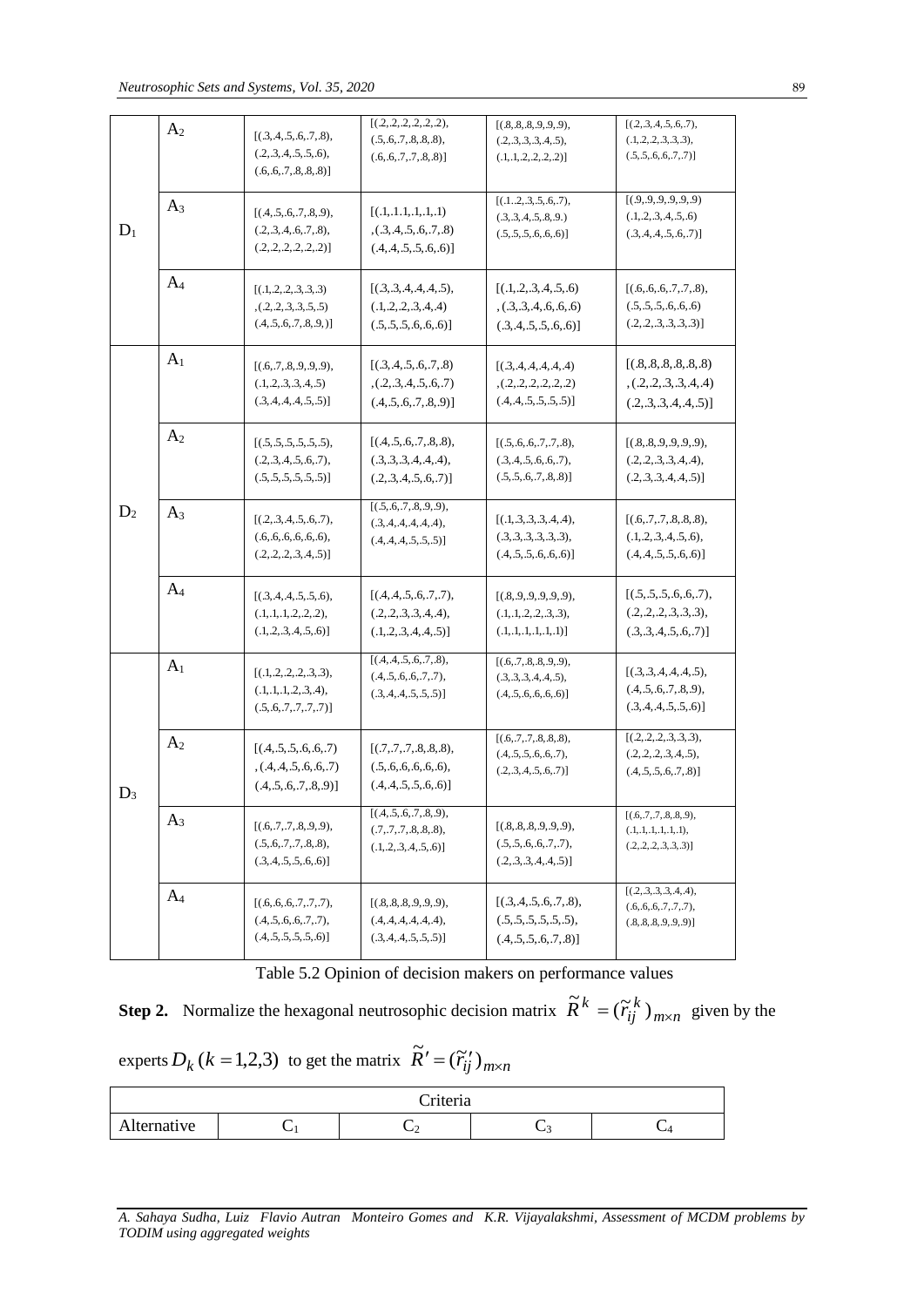| $\overline{A_1}'$<br>[(3,4,5,6,7,7),<br>[(.6, .6, .7, .7, .7, .7),<br>[(.4, .5, .5, .6, .6, .7),<br>$[(3,3,4,5,6,7),$<br>(.3, .4, .4, .5, .6, .6),<br>(.1, .1, .2, .2, .3, .3),<br>(.2, .3, .3, .4, .4, .4),<br>(.3, .3, .3, .4, .4, .5),<br>(.4, .5, .6, .7, .7, .7)]<br>(.4, .4, .4, .5, .5, .6)<br>(.3, .3, .4, .4, .4, .4)<br>(.4, .5, .6, .6, .7, .7)]<br>(.4, .5, .5, .6, .6, .7),<br>[(.5, .5, .6, .6, .6, .7).<br>[(.6, .7, .7, .8, .8, .8),<br>$\overline{A}_2'$<br>[(.4, .5, .5, .6, .6, .6),<br>(.3, .3, .4, .5, .6, .7),<br>(.3, .4, .4, .5, .6, .7),<br>(.2, .2, .3, .3, .4, .4),<br>$(0.4, 0.5, 0.5, 0.6, 0.6)$ ,<br>(.5, .5, .6, .7, .7, .7)]<br>(.3, .3, .4, .5, .5, .6)]<br>(.2, .3, .3, .4, .5, .6)]<br>(.4, .4, .5, .6, .6, .7)]<br>[(3,4,5,5,5,6,6),<br>[(.4, .5, .6, .7, .8, .8),<br>$\overline{A}'_3$<br>[(.7, .8, .8, .8, .8, .9),<br>[(.3, .4, .5, .6, .6, .7),<br>(.4, .5, .5, .6, .6, .7),<br>(.4, .5, .5, .6, .6, .7),<br>(.1, .2, .2, .3, .4, .4),<br>(.4, .4, .4, .5, .6, .6),<br>(.2, .3, .3, .3, .4, .4)]<br>(.3, .3, .4, .5, .5, .6)]<br>(.3, .3, .4, .4, .5, .5)]<br>(.3, .4, .4, .5, .5, .6)]<br>[(.3, .4, .4, .5, .5, .5),<br>[(.5, .5, .6, .6, .7, .7),<br>[(.4, .5, .6, .6, .7, .8),<br>[(.4, .5, .5, .5, .6, .6),<br>$\overline{A}'_4$<br>(.2, .3, .3, .4, .5, .5),<br>(.2, .3, .3, .3, .4, .4),<br>(.3, .3, .4, .4, .5, .5),<br>$(0.4, 0.4, 0.5, 0.5, 0.5)$ ,<br>(.3, .4, .5, .6, .6, .7)]<br>(.3, .4, .4, .5, .5, .5)]<br>(.3, .3, .3, .4, .4, .5)]<br>(.4, .4, .5, .6, .6, .6)]<br>Table 5.3 Normalized hexagonal neutrosophic decision matrix<br>Step 3.<br>Once the decision makers provide the decision matrix we calculate the relative wei<br>criterion $C_i$ Consider the weight of each criterion as $w = (0.15, 0.15, 0.20, 0.50)$<br>$w_r = \max\{w_j / j = 1, 2, , n\}$<br>$w_r = \max\{0.15, 0.15, 0.20, 0.50\}$<br>$W_r = 0.50$<br>Since $w_r = 0.50$ then $C_4$ is the reference criterion and the reference criterion weight is<br>calculate the relative weights of the criterion $C_i$ ( $j = 1,2,3,4$ ) as<br>$w_{1r} = \frac{w_1}{w_r} = \frac{0.15}{0.50} = 0.3, w_{2r} = 0.3, w_{3r} = 0.4, w_{4r} = 1$<br>The parameter $\upsilon$ the dilution factor of the loss is<br>$v = \sum_{j=1}^{4} w_{jr} = 0.3 + 0.3 + 0.4 + 1 = 2$<br><b>Step 4.</b> Consider the alternative $A_1$ of $DM_1$ and the criteria $C_1$<br>Calculate the distance between $\overline{A}_1$ and $\overline{A}_1'$ , $\overline{A}_1$ and $\overline{A}_1'{}^C$ of DM <sub>1</sub><br>$\overline{C}_1 = [(1, 2, 3, 4, 5, 6), (1, 1, 1, 1, 1, 1, 1, 1), (5, 6, 7, 8, 9, 9)],$ $\overline{C}_1' = [(3, 4, 4, 4, 5, 6, 6), (1, 1, 2, 2, 3, 3), (4, 5, 6, 7, 7), (5, 9, 8, 8, 7, 7), (3, 4, 4, 5, 6, 6)]$ $d(\overline{C}_1, \overline{C}_1') = \frac{1}{18}(2.2),$ $d(\overline{C}_1, \overline{C$<br>The Degree of Similarity between $\overline{A}_1$ and $\overline{A}'$ is defined as follows.<br>Step 5.<br>A. Sahaya Sudha, Luiz Flavio Autran Monteiro Gomes and K.R. Vijayalakshmi, Assessment of MCDM<br>TODIM using aggregated weights |  |  |  |
|------------------------------------------------------------------------------------------------------------------------------------------------------------------------------------------------------------------------------------------------------------------------------------------------------------------------------------------------------------------------------------------------------------------------------------------------------------------------------------------------------------------------------------------------------------------------------------------------------------------------------------------------------------------------------------------------------------------------------------------------------------------------------------------------------------------------------------------------------------------------------------------------------------------------------------------------------------------------------------------------------------------------------------------------------------------------------------------------------------------------------------------------------------------------------------------------------------------------------------------------------------------------------------------------------------------------------------------------------------------------------------------------------------------------------------------------------------------------------------------------------------------------------------------------------------------------------------------------------------------------------------------------------------------------------------------------------------------------------------------------------------------------------------------------------------------------------------------------------------------------------------------------------------------------------------------------------------------------------------------------------------------------------------------------------------------------------------------------------------------------------------------------------------------------------------------------------------------------------------------------------------------------------------------------------------------------------------------------------------------------------------------------------------------------------------------------------------------------------------------------------------------------------------------------------------------------------------------------------------------------------------------------------------------------------------------------------------------------------------------------------------------------------------------------------------------------------------------------------------------------------------------------------------------------------------------------------------------------------------------------------------------------------------------------------------------------------------|--|--|--|
|                                                                                                                                                                                                                                                                                                                                                                                                                                                                                                                                                                                                                                                                                                                                                                                                                                                                                                                                                                                                                                                                                                                                                                                                                                                                                                                                                                                                                                                                                                                                                                                                                                                                                                                                                                                                                                                                                                                                                                                                                                                                                                                                                                                                                                                                                                                                                                                                                                                                                                                                                                                                                                                                                                                                                                                                                                                                                                                                                                                                                                                                                    |  |  |  |
|                                                                                                                                                                                                                                                                                                                                                                                                                                                                                                                                                                                                                                                                                                                                                                                                                                                                                                                                                                                                                                                                                                                                                                                                                                                                                                                                                                                                                                                                                                                                                                                                                                                                                                                                                                                                                                                                                                                                                                                                                                                                                                                                                                                                                                                                                                                                                                                                                                                                                                                                                                                                                                                                                                                                                                                                                                                                                                                                                                                                                                                                                    |  |  |  |
|                                                                                                                                                                                                                                                                                                                                                                                                                                                                                                                                                                                                                                                                                                                                                                                                                                                                                                                                                                                                                                                                                                                                                                                                                                                                                                                                                                                                                                                                                                                                                                                                                                                                                                                                                                                                                                                                                                                                                                                                                                                                                                                                                                                                                                                                                                                                                                                                                                                                                                                                                                                                                                                                                                                                                                                                                                                                                                                                                                                                                                                                                    |  |  |  |
|                                                                                                                                                                                                                                                                                                                                                                                                                                                                                                                                                                                                                                                                                                                                                                                                                                                                                                                                                                                                                                                                                                                                                                                                                                                                                                                                                                                                                                                                                                                                                                                                                                                                                                                                                                                                                                                                                                                                                                                                                                                                                                                                                                                                                                                                                                                                                                                                                                                                                                                                                                                                                                                                                                                                                                                                                                                                                                                                                                                                                                                                                    |  |  |  |
|                                                                                                                                                                                                                                                                                                                                                                                                                                                                                                                                                                                                                                                                                                                                                                                                                                                                                                                                                                                                                                                                                                                                                                                                                                                                                                                                                                                                                                                                                                                                                                                                                                                                                                                                                                                                                                                                                                                                                                                                                                                                                                                                                                                                                                                                                                                                                                                                                                                                                                                                                                                                                                                                                                                                                                                                                                                                                                                                                                                                                                                                                    |  |  |  |
|                                                                                                                                                                                                                                                                                                                                                                                                                                                                                                                                                                                                                                                                                                                                                                                                                                                                                                                                                                                                                                                                                                                                                                                                                                                                                                                                                                                                                                                                                                                                                                                                                                                                                                                                                                                                                                                                                                                                                                                                                                                                                                                                                                                                                                                                                                                                                                                                                                                                                                                                                                                                                                                                                                                                                                                                                                                                                                                                                                                                                                                                                    |  |  |  |
|                                                                                                                                                                                                                                                                                                                                                                                                                                                                                                                                                                                                                                                                                                                                                                                                                                                                                                                                                                                                                                                                                                                                                                                                                                                                                                                                                                                                                                                                                                                                                                                                                                                                                                                                                                                                                                                                                                                                                                                                                                                                                                                                                                                                                                                                                                                                                                                                                                                                                                                                                                                                                                                                                                                                                                                                                                                                                                                                                                                                                                                                                    |  |  |  |
|                                                                                                                                                                                                                                                                                                                                                                                                                                                                                                                                                                                                                                                                                                                                                                                                                                                                                                                                                                                                                                                                                                                                                                                                                                                                                                                                                                                                                                                                                                                                                                                                                                                                                                                                                                                                                                                                                                                                                                                                                                                                                                                                                                                                                                                                                                                                                                                                                                                                                                                                                                                                                                                                                                                                                                                                                                                                                                                                                                                                                                                                                    |  |  |  |
|                                                                                                                                                                                                                                                                                                                                                                                                                                                                                                                                                                                                                                                                                                                                                                                                                                                                                                                                                                                                                                                                                                                                                                                                                                                                                                                                                                                                                                                                                                                                                                                                                                                                                                                                                                                                                                                                                                                                                                                                                                                                                                                                                                                                                                                                                                                                                                                                                                                                                                                                                                                                                                                                                                                                                                                                                                                                                                                                                                                                                                                                                    |  |  |  |
|                                                                                                                                                                                                                                                                                                                                                                                                                                                                                                                                                                                                                                                                                                                                                                                                                                                                                                                                                                                                                                                                                                                                                                                                                                                                                                                                                                                                                                                                                                                                                                                                                                                                                                                                                                                                                                                                                                                                                                                                                                                                                                                                                                                                                                                                                                                                                                                                                                                                                                                                                                                                                                                                                                                                                                                                                                                                                                                                                                                                                                                                                    |  |  |  |
|                                                                                                                                                                                                                                                                                                                                                                                                                                                                                                                                                                                                                                                                                                                                                                                                                                                                                                                                                                                                                                                                                                                                                                                                                                                                                                                                                                                                                                                                                                                                                                                                                                                                                                                                                                                                                                                                                                                                                                                                                                                                                                                                                                                                                                                                                                                                                                                                                                                                                                                                                                                                                                                                                                                                                                                                                                                                                                                                                                                                                                                                                    |  |  |  |
|                                                                                                                                                                                                                                                                                                                                                                                                                                                                                                                                                                                                                                                                                                                                                                                                                                                                                                                                                                                                                                                                                                                                                                                                                                                                                                                                                                                                                                                                                                                                                                                                                                                                                                                                                                                                                                                                                                                                                                                                                                                                                                                                                                                                                                                                                                                                                                                                                                                                                                                                                                                                                                                                                                                                                                                                                                                                                                                                                                                                                                                                                    |  |  |  |
|                                                                                                                                                                                                                                                                                                                                                                                                                                                                                                                                                                                                                                                                                                                                                                                                                                                                                                                                                                                                                                                                                                                                                                                                                                                                                                                                                                                                                                                                                                                                                                                                                                                                                                                                                                                                                                                                                                                                                                                                                                                                                                                                                                                                                                                                                                                                                                                                                                                                                                                                                                                                                                                                                                                                                                                                                                                                                                                                                                                                                                                                                    |  |  |  |
|                                                                                                                                                                                                                                                                                                                                                                                                                                                                                                                                                                                                                                                                                                                                                                                                                                                                                                                                                                                                                                                                                                                                                                                                                                                                                                                                                                                                                                                                                                                                                                                                                                                                                                                                                                                                                                                                                                                                                                                                                                                                                                                                                                                                                                                                                                                                                                                                                                                                                                                                                                                                                                                                                                                                                                                                                                                                                                                                                                                                                                                                                    |  |  |  |
|                                                                                                                                                                                                                                                                                                                                                                                                                                                                                                                                                                                                                                                                                                                                                                                                                                                                                                                                                                                                                                                                                                                                                                                                                                                                                                                                                                                                                                                                                                                                                                                                                                                                                                                                                                                                                                                                                                                                                                                                                                                                                                                                                                                                                                                                                                                                                                                                                                                                                                                                                                                                                                                                                                                                                                                                                                                                                                                                                                                                                                                                                    |  |  |  |
|                                                                                                                                                                                                                                                                                                                                                                                                                                                                                                                                                                                                                                                                                                                                                                                                                                                                                                                                                                                                                                                                                                                                                                                                                                                                                                                                                                                                                                                                                                                                                                                                                                                                                                                                                                                                                                                                                                                                                                                                                                                                                                                                                                                                                                                                                                                                                                                                                                                                                                                                                                                                                                                                                                                                                                                                                                                                                                                                                                                                                                                                                    |  |  |  |
|                                                                                                                                                                                                                                                                                                                                                                                                                                                                                                                                                                                                                                                                                                                                                                                                                                                                                                                                                                                                                                                                                                                                                                                                                                                                                                                                                                                                                                                                                                                                                                                                                                                                                                                                                                                                                                                                                                                                                                                                                                                                                                                                                                                                                                                                                                                                                                                                                                                                                                                                                                                                                                                                                                                                                                                                                                                                                                                                                                                                                                                                                    |  |  |  |
|                                                                                                                                                                                                                                                                                                                                                                                                                                                                                                                                                                                                                                                                                                                                                                                                                                                                                                                                                                                                                                                                                                                                                                                                                                                                                                                                                                                                                                                                                                                                                                                                                                                                                                                                                                                                                                                                                                                                                                                                                                                                                                                                                                                                                                                                                                                                                                                                                                                                                                                                                                                                                                                                                                                                                                                                                                                                                                                                                                                                                                                                                    |  |  |  |
|                                                                                                                                                                                                                                                                                                                                                                                                                                                                                                                                                                                                                                                                                                                                                                                                                                                                                                                                                                                                                                                                                                                                                                                                                                                                                                                                                                                                                                                                                                                                                                                                                                                                                                                                                                                                                                                                                                                                                                                                                                                                                                                                                                                                                                                                                                                                                                                                                                                                                                                                                                                                                                                                                                                                                                                                                                                                                                                                                                                                                                                                                    |  |  |  |
|                                                                                                                                                                                                                                                                                                                                                                                                                                                                                                                                                                                                                                                                                                                                                                                                                                                                                                                                                                                                                                                                                                                                                                                                                                                                                                                                                                                                                                                                                                                                                                                                                                                                                                                                                                                                                                                                                                                                                                                                                                                                                                                                                                                                                                                                                                                                                                                                                                                                                                                                                                                                                                                                                                                                                                                                                                                                                                                                                                                                                                                                                    |  |  |  |
|                                                                                                                                                                                                                                                                                                                                                                                                                                                                                                                                                                                                                                                                                                                                                                                                                                                                                                                                                                                                                                                                                                                                                                                                                                                                                                                                                                                                                                                                                                                                                                                                                                                                                                                                                                                                                                                                                                                                                                                                                                                                                                                                                                                                                                                                                                                                                                                                                                                                                                                                                                                                                                                                                                                                                                                                                                                                                                                                                                                                                                                                                    |  |  |  |
|                                                                                                                                                                                                                                                                                                                                                                                                                                                                                                                                                                                                                                                                                                                                                                                                                                                                                                                                                                                                                                                                                                                                                                                                                                                                                                                                                                                                                                                                                                                                                                                                                                                                                                                                                                                                                                                                                                                                                                                                                                                                                                                                                                                                                                                                                                                                                                                                                                                                                                                                                                                                                                                                                                                                                                                                                                                                                                                                                                                                                                                                                    |  |  |  |
|                                                                                                                                                                                                                                                                                                                                                                                                                                                                                                                                                                                                                                                                                                                                                                                                                                                                                                                                                                                                                                                                                                                                                                                                                                                                                                                                                                                                                                                                                                                                                                                                                                                                                                                                                                                                                                                                                                                                                                                                                                                                                                                                                                                                                                                                                                                                                                                                                                                                                                                                                                                                                                                                                                                                                                                                                                                                                                                                                                                                                                                                                    |  |  |  |
|                                                                                                                                                                                                                                                                                                                                                                                                                                                                                                                                                                                                                                                                                                                                                                                                                                                                                                                                                                                                                                                                                                                                                                                                                                                                                                                                                                                                                                                                                                                                                                                                                                                                                                                                                                                                                                                                                                                                                                                                                                                                                                                                                                                                                                                                                                                                                                                                                                                                                                                                                                                                                                                                                                                                                                                                                                                                                                                                                                                                                                                                                    |  |  |  |
|                                                                                                                                                                                                                                                                                                                                                                                                                                                                                                                                                                                                                                                                                                                                                                                                                                                                                                                                                                                                                                                                                                                                                                                                                                                                                                                                                                                                                                                                                                                                                                                                                                                                                                                                                                                                                                                                                                                                                                                                                                                                                                                                                                                                                                                                                                                                                                                                                                                                                                                                                                                                                                                                                                                                                                                                                                                                                                                                                                                                                                                                                    |  |  |  |
|                                                                                                                                                                                                                                                                                                                                                                                                                                                                                                                                                                                                                                                                                                                                                                                                                                                                                                                                                                                                                                                                                                                                                                                                                                                                                                                                                                                                                                                                                                                                                                                                                                                                                                                                                                                                                                                                                                                                                                                                                                                                                                                                                                                                                                                                                                                                                                                                                                                                                                                                                                                                                                                                                                                                                                                                                                                                                                                                                                                                                                                                                    |  |  |  |
|                                                                                                                                                                                                                                                                                                                                                                                                                                                                                                                                                                                                                                                                                                                                                                                                                                                                                                                                                                                                                                                                                                                                                                                                                                                                                                                                                                                                                                                                                                                                                                                                                                                                                                                                                                                                                                                                                                                                                                                                                                                                                                                                                                                                                                                                                                                                                                                                                                                                                                                                                                                                                                                                                                                                                                                                                                                                                                                                                                                                                                                                                    |  |  |  |
|                                                                                                                                                                                                                                                                                                                                                                                                                                                                                                                                                                                                                                                                                                                                                                                                                                                                                                                                                                                                                                                                                                                                                                                                                                                                                                                                                                                                                                                                                                                                                                                                                                                                                                                                                                                                                                                                                                                                                                                                                                                                                                                                                                                                                                                                                                                                                                                                                                                                                                                                                                                                                                                                                                                                                                                                                                                                                                                                                                                                                                                                                    |  |  |  |
|                                                                                                                                                                                                                                                                                                                                                                                                                                                                                                                                                                                                                                                                                                                                                                                                                                                                                                                                                                                                                                                                                                                                                                                                                                                                                                                                                                                                                                                                                                                                                                                                                                                                                                                                                                                                                                                                                                                                                                                                                                                                                                                                                                                                                                                                                                                                                                                                                                                                                                                                                                                                                                                                                                                                                                                                                                                                                                                                                                                                                                                                                    |  |  |  |
|                                                                                                                                                                                                                                                                                                                                                                                                                                                                                                                                                                                                                                                                                                                                                                                                                                                                                                                                                                                                                                                                                                                                                                                                                                                                                                                                                                                                                                                                                                                                                                                                                                                                                                                                                                                                                                                                                                                                                                                                                                                                                                                                                                                                                                                                                                                                                                                                                                                                                                                                                                                                                                                                                                                                                                                                                                                                                                                                                                                                                                                                                    |  |  |  |
|                                                                                                                                                                                                                                                                                                                                                                                                                                                                                                                                                                                                                                                                                                                                                                                                                                                                                                                                                                                                                                                                                                                                                                                                                                                                                                                                                                                                                                                                                                                                                                                                                                                                                                                                                                                                                                                                                                                                                                                                                                                                                                                                                                                                                                                                                                                                                                                                                                                                                                                                                                                                                                                                                                                                                                                                                                                                                                                                                                                                                                                                                    |  |  |  |
|                                                                                                                                                                                                                                                                                                                                                                                                                                                                                                                                                                                                                                                                                                                                                                                                                                                                                                                                                                                                                                                                                                                                                                                                                                                                                                                                                                                                                                                                                                                                                                                                                                                                                                                                                                                                                                                                                                                                                                                                                                                                                                                                                                                                                                                                                                                                                                                                                                                                                                                                                                                                                                                                                                                                                                                                                                                                                                                                                                                                                                                                                    |  |  |  |
|                                                                                                                                                                                                                                                                                                                                                                                                                                                                                                                                                                                                                                                                                                                                                                                                                                                                                                                                                                                                                                                                                                                                                                                                                                                                                                                                                                                                                                                                                                                                                                                                                                                                                                                                                                                                                                                                                                                                                                                                                                                                                                                                                                                                                                                                                                                                                                                                                                                                                                                                                                                                                                                                                                                                                                                                                                                                                                                                                                                                                                                                                    |  |  |  |
|                                                                                                                                                                                                                                                                                                                                                                                                                                                                                                                                                                                                                                                                                                                                                                                                                                                                                                                                                                                                                                                                                                                                                                                                                                                                                                                                                                                                                                                                                                                                                                                                                                                                                                                                                                                                                                                                                                                                                                                                                                                                                                                                                                                                                                                                                                                                                                                                                                                                                                                                                                                                                                                                                                                                                                                                                                                                                                                                                                                                                                                                                    |  |  |  |
|                                                                                                                                                                                                                                                                                                                                                                                                                                                                                                                                                                                                                                                                                                                                                                                                                                                                                                                                                                                                                                                                                                                                                                                                                                                                                                                                                                                                                                                                                                                                                                                                                                                                                                                                                                                                                                                                                                                                                                                                                                                                                                                                                                                                                                                                                                                                                                                                                                                                                                                                                                                                                                                                                                                                                                                                                                                                                                                                                                                                                                                                                    |  |  |  |
|                                                                                                                                                                                                                                                                                                                                                                                                                                                                                                                                                                                                                                                                                                                                                                                                                                                                                                                                                                                                                                                                                                                                                                                                                                                                                                                                                                                                                                                                                                                                                                                                                                                                                                                                                                                                                                                                                                                                                                                                                                                                                                                                                                                                                                                                                                                                                                                                                                                                                                                                                                                                                                                                                                                                                                                                                                                                                                                                                                                                                                                                                    |  |  |  |
|                                                                                                                                                                                                                                                                                                                                                                                                                                                                                                                                                                                                                                                                                                                                                                                                                                                                                                                                                                                                                                                                                                                                                                                                                                                                                                                                                                                                                                                                                                                                                                                                                                                                                                                                                                                                                                                                                                                                                                                                                                                                                                                                                                                                                                                                                                                                                                                                                                                                                                                                                                                                                                                                                                                                                                                                                                                                                                                                                                                                                                                                                    |  |  |  |
|                                                                                                                                                                                                                                                                                                                                                                                                                                                                                                                                                                                                                                                                                                                                                                                                                                                                                                                                                                                                                                                                                                                                                                                                                                                                                                                                                                                                                                                                                                                                                                                                                                                                                                                                                                                                                                                                                                                                                                                                                                                                                                                                                                                                                                                                                                                                                                                                                                                                                                                                                                                                                                                                                                                                                                                                                                                                                                                                                                                                                                                                                    |  |  |  |
|                                                                                                                                                                                                                                                                                                                                                                                                                                                                                                                                                                                                                                                                                                                                                                                                                                                                                                                                                                                                                                                                                                                                                                                                                                                                                                                                                                                                                                                                                                                                                                                                                                                                                                                                                                                                                                                                                                                                                                                                                                                                                                                                                                                                                                                                                                                                                                                                                                                                                                                                                                                                                                                                                                                                                                                                                                                                                                                                                                                                                                                                                    |  |  |  |
|                                                                                                                                                                                                                                                                                                                                                                                                                                                                                                                                                                                                                                                                                                                                                                                                                                                                                                                                                                                                                                                                                                                                                                                                                                                                                                                                                                                                                                                                                                                                                                                                                                                                                                                                                                                                                                                                                                                                                                                                                                                                                                                                                                                                                                                                                                                                                                                                                                                                                                                                                                                                                                                                                                                                                                                                                                                                                                                                                                                                                                                                                    |  |  |  |
|                                                                                                                                                                                                                                                                                                                                                                                                                                                                                                                                                                                                                                                                                                                                                                                                                                                                                                                                                                                                                                                                                                                                                                                                                                                                                                                                                                                                                                                                                                                                                                                                                                                                                                                                                                                                                                                                                                                                                                                                                                                                                                                                                                                                                                                                                                                                                                                                                                                                                                                                                                                                                                                                                                                                                                                                                                                                                                                                                                                                                                                                                    |  |  |  |
|                                                                                                                                                                                                                                                                                                                                                                                                                                                                                                                                                                                                                                                                                                                                                                                                                                                                                                                                                                                                                                                                                                                                                                                                                                                                                                                                                                                                                                                                                                                                                                                                                                                                                                                                                                                                                                                                                                                                                                                                                                                                                                                                                                                                                                                                                                                                                                                                                                                                                                                                                                                                                                                                                                                                                                                                                                                                                                                                                                                                                                                                                    |  |  |  |
|                                                                                                                                                                                                                                                                                                                                                                                                                                                                                                                                                                                                                                                                                                                                                                                                                                                                                                                                                                                                                                                                                                                                                                                                                                                                                                                                                                                                                                                                                                                                                                                                                                                                                                                                                                                                                                                                                                                                                                                                                                                                                                                                                                                                                                                                                                                                                                                                                                                                                                                                                                                                                                                                                                                                                                                                                                                                                                                                                                                                                                                                                    |  |  |  |
|                                                                                                                                                                                                                                                                                                                                                                                                                                                                                                                                                                                                                                                                                                                                                                                                                                                                                                                                                                                                                                                                                                                                                                                                                                                                                                                                                                                                                                                                                                                                                                                                                                                                                                                                                                                                                                                                                                                                                                                                                                                                                                                                                                                                                                                                                                                                                                                                                                                                                                                                                                                                                                                                                                                                                                                                                                                                                                                                                                                                                                                                                    |  |  |  |
|                                                                                                                                                                                                                                                                                                                                                                                                                                                                                                                                                                                                                                                                                                                                                                                                                                                                                                                                                                                                                                                                                                                                                                                                                                                                                                                                                                                                                                                                                                                                                                                                                                                                                                                                                                                                                                                                                                                                                                                                                                                                                                                                                                                                                                                                                                                                                                                                                                                                                                                                                                                                                                                                                                                                                                                                                                                                                                                                                                                                                                                                                    |  |  |  |
|                                                                                                                                                                                                                                                                                                                                                                                                                                                                                                                                                                                                                                                                                                                                                                                                                                                                                                                                                                                                                                                                                                                                                                                                                                                                                                                                                                                                                                                                                                                                                                                                                                                                                                                                                                                                                                                                                                                                                                                                                                                                                                                                                                                                                                                                                                                                                                                                                                                                                                                                                                                                                                                                                                                                                                                                                                                                                                                                                                                                                                                                                    |  |  |  |
|                                                                                                                                                                                                                                                                                                                                                                                                                                                                                                                                                                                                                                                                                                                                                                                                                                                                                                                                                                                                                                                                                                                                                                                                                                                                                                                                                                                                                                                                                                                                                                                                                                                                                                                                                                                                                                                                                                                                                                                                                                                                                                                                                                                                                                                                                                                                                                                                                                                                                                                                                                                                                                                                                                                                                                                                                                                                                                                                                                                                                                                                                    |  |  |  |

| Table 5.3 Normalized hexagonal neutrosophic decision matrix |  |  |
|-------------------------------------------------------------|--|--|
|-------------------------------------------------------------|--|--|

## **Step 3.**

Once the decision makers provide the decision matrix we calculate the relative weight of each criterion  $C_j$  Consider the weight of each criterion as  $w = (0.15, 0.15, 0.20, 0.50)$ 

Since  $w_r = 0.50$  then  $C_4$  is the reference criterion and the reference criterion weight is 0.50. Then calculate the relative weights of the criterion  $C_j$  ( $j = 1,2,3,4$ ) as

$$
w_{1r} = \frac{w_1}{w_r} = \frac{0.15}{0.50} = 0.3, w_{2r} = 0.3, w_{3r} = 0.4, w_{4r} = 1
$$

$$
v = \sum_{j=1}^{4} w_{jr} = 0.3 + 0.3 + 0.4 + 1 = 2
$$

Calculate the distance between 
$$
\overline{A}_1
$$
 and  $\overline{A}'_1$ ,  $\overline{A}_1$  and  $\overline{A}'_1^C$  of  $DM_1$   
\n $\overline{C}_1 = [(1,2,3,4,5,6), (1,1,1,1,1,1,1,1,1), (5,6,7,8,9,9)], \overline{C}'_1 = [(3,4,4,4,5,6,6), (1,1,2,2,3,3), (4,5,6,6,7,7)]$   
\n $\overline{C}'_1^C = [(4,5,6,6,7,7), (9,9,8,8,7,7), (3,4,4,5,6,6)] \quad d(\overline{C}_1, \overline{C}'_1) = \frac{1}{18}(2.2), \quad d(\overline{C}_1, \overline{C}'_1^C) = \frac{1}{18}(6.9)$ 

*A. Sahaya Sudha, Luiz Flavio Autran Monteiro Gomes and K.R. Vijayalakshmi, Assessment of MCDM problems by*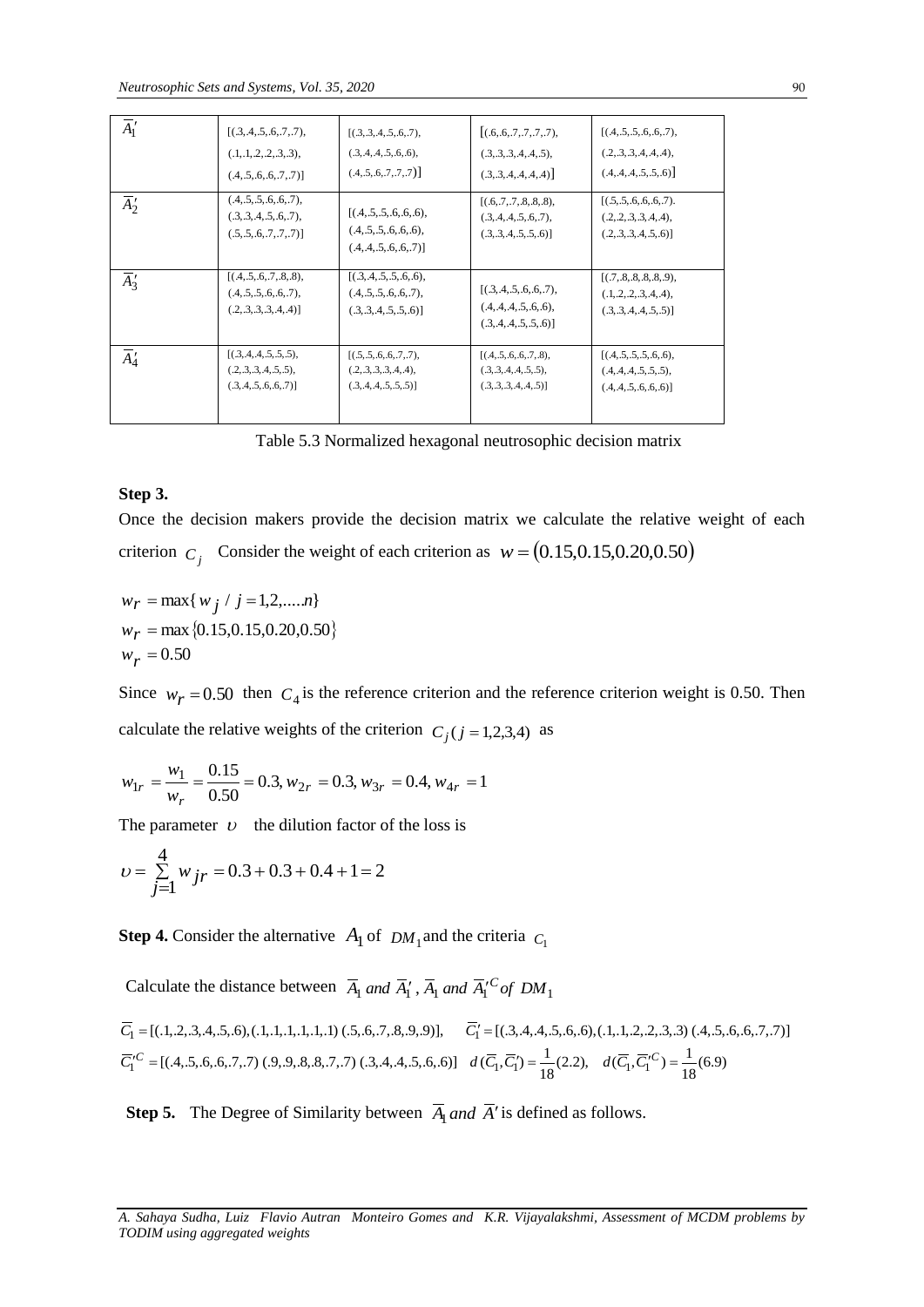$$
\theta(\overline{C}_1, \overline{C}_1') = \left\{ \frac{d(\overline{C}_1, \overline{C}_1^{\prime C})}{d(\overline{C}_1, \overline{C}_1') + d(\overline{C}_1, \overline{C}_1'^C)} \right\} = \frac{\frac{1}{18}(6.9)}{\frac{1}{18}(2.2 + 6.9)} = 0.76
$$

Continuing the above process for all decision makers the consolidated Degree of Similarity is tabulated below.

| Degree of                                 | $A_1$ of                     | $A_2$ of        | $A_3$ of        | $A_4$ of        | $A_1$ of        |                 |                 | $A_2$ of $A_3$ of $A_4$ of |                 | $A_1$ of $A_2$ of $A_3$ of $A_4$ of |                 |                 |
|-------------------------------------------|------------------------------|-----------------|-----------------|-----------------|-----------------|-----------------|-----------------|----------------------------|-----------------|-------------------------------------|-----------------|-----------------|
| Similarity                                | DM <sub>1</sub>              | DM <sub>1</sub> | DM <sub>1</sub> | DM <sub>1</sub> | DM <sub>2</sub> | DM <sub>2</sub> | DM <sub>2</sub> | DM <sub>2</sub>            | DM <sub>3</sub> | DM <sub>3</sub>                     | DM <sub>3</sub> | DM <sub>3</sub> |
| $\theta(\overline{C}_1, \overline{C}_1')$ | 0.76                         | 0.70            | 0.76            | 0.68            | 0.56            | 0.69            | 0.66            | 0.51                       | 0.77            | 0.77                                | 0.66            | 0.42            |
| $\theta(\overline{C}_1^{},C_2^{})$        | $\overline{\phantom{0}}0.68$ | 0.53            | 0.53            | 0.57            | 0.74            | 0.56            | 0.50            | 0.81                       | 0.45            | 0.57                                | 0.59            | 0.72            |
| $\theta(\overline{C}_3, \overline{C}_3')$ | 0.66                         | 0.61            | 0.60            | 0.48            | 0.54            | 0.61            | 0.38            | 0.65                       | 0.72            | 0.83                                | 0.56            | 0.45            |
| $\theta(\overline{C}_4,\overline{C}_4')$  | 0.62                         | 0.57            | 0.81            | 0.50            | 0.68            | 0.78            | 0.80            | 0.51                       | 0.44            | 0.54                                | 0.80            | 0.45            |

Table 5.4 Degree of Similarity between the alternatives compared with the criteria

|  |  |  |  |  | <b>Step 6.</b> Calculate the weight vectors of the decision makers using degree of similarity |  |
|--|--|--|--|--|-----------------------------------------------------------------------------------------------|--|
|  |  |  |  |  |                                                                                               |  |

$$
\theta(\tilde{R}^{(k)}, \tilde{R}') = \frac{1}{m \times n} \sum_{i=1}^{m} \sum_{j=1}^{n} \theta(\tilde{r}_{ij}^{(k)}, \tilde{r}'_{ij})
$$
  
\n
$$
\theta(\tilde{R}^{(1)}, \tilde{R}') = \frac{10.524}{12} = .877, \theta(\tilde{R}^{(2)}, \tilde{R}') = \frac{10..097}{12} = 0.8814, \theta(\tilde{R}^{(3)}, \tilde{R}') = \frac{9.9000}{12} = 0.825
$$
  
\n
$$
w^{(1)} = \frac{(\theta(\tilde{R}^{(1)}, \tilde{R}')}{\sum_{k=1}^{t} (\theta(\tilde{R}^{(k)}, \tilde{R}'))} = \frac{.877}{2.59} = .34 \quad w^{(2)} = \frac{(\theta(\tilde{R}^{(2)}, \tilde{R}')}{\sum_{k=1}^{t} (\theta(\tilde{R}^{(k)}, \tilde{R}'))} = \frac{.8814}{2.59} = .33
$$
  
\n
$$
w^{(3)} = \frac{(\theta(\tilde{R}^{(2)}, \tilde{R}')}{\sum_{k=1}^{t} (\theta(\tilde{R}^{(k)}, \tilde{R}'))} = \frac{.825}{2.59} = .33
$$

**Step 7.** Using equation (1) HNWA the aggregated decision matrix is as follows.

|                            | Criteria                     |                            |                             |                             |  |  |  |  |  |  |
|----------------------------|------------------------------|----------------------------|-----------------------------|-----------------------------|--|--|--|--|--|--|
| Alternative                | $C_1$<br>$C_2$               |                            | $C_3$                       | $C_4$                       |  |  |  |  |  |  |
| $A_{\scriptscriptstyle 1}$ | [(.4, .5, .6, .7, .8, .9),   | [(0,1,2,3,4,5)             | [(.3, .4, .5, .6, .7, .8),] | [(.3, .4, .5, .6, .7, .8),] |  |  |  |  |  |  |
|                            | (0, 1, 2, 3, 4, 5),          | (0, 1, 2, 3, 4, 5)         | $(0, 1, 2, 3, 4, 5)$ ,      | (.1, .1, .1, .1, .1, .1),   |  |  |  |  |  |  |
|                            | $(.1, .1, .1, .1, .1, .1)$ ] | (.2, .3, .4, .5, .6, .7)]  | (.1, .1, .1, .1, .1, .1)    | (.1, 2, .3, .4, .5, .6)]    |  |  |  |  |  |  |
| $A^{\vphantom{\dagger}}_2$ | [(.3, .4, .5, .6, .7, .8),]  | [(.1, .2, .3, .4, .5, .6), | [(0,1,1,2,2,2,2),           | [(.3, .4, .5, .5, .6, .6),  |  |  |  |  |  |  |
|                            | (.1, .1, .2, .2, .3, .3),    | $(0, 1, 1, 2, 3, 3)$ ,     | (.1, .1, .1, .1, .1, .1),   | (0,0,1,1,1,1,1),            |  |  |  |  |  |  |
|                            | (0, 1, 1, 1, 2, 2)           | (0, 1, 1, 1, 2, 2)         | (.5, .6, .6, .7, .7, .8)]   | (.1, .1, .1, .1, .1, .1)    |  |  |  |  |  |  |

*A. Sahaya Sudha, Luiz Flavio Autran Monteiro Gomes and K.R. Vijayalakshmi, Assessment of MCDM problems by TODIM using aggregated weights*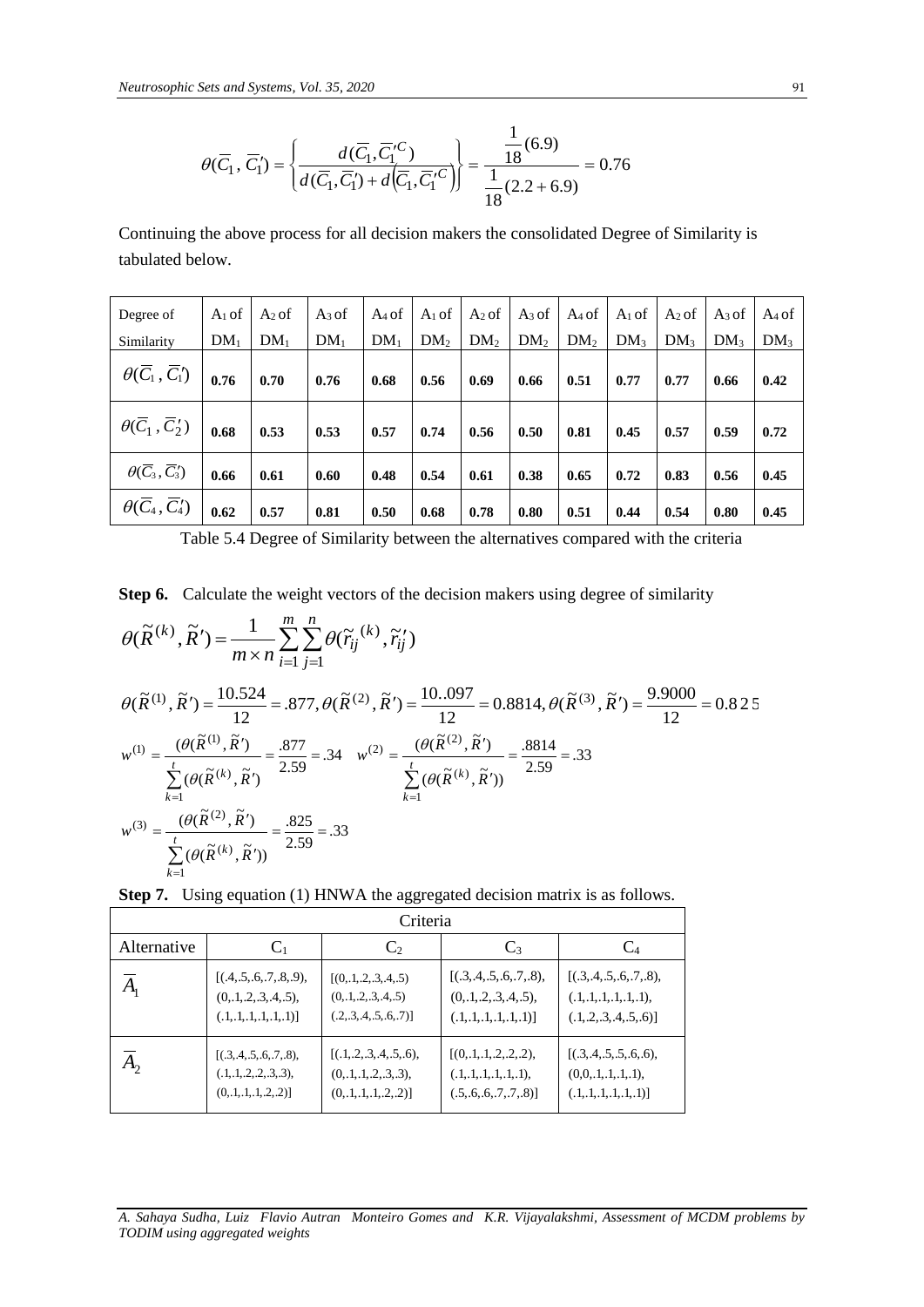| $A_{3}$                                                                                                                                                                                                                                                                                                                                                                           | [(.1, .1, .1, .1, .2, .2),<br>(.2, .2, .2, .2, .3, .3),<br>(.4, .4, .5, .5, .6, .6)]                                                                                                                                                                                                                                                                                                                                      | [(.2, .2, .2, .3, .3, .3),<br>$(0, 1, 2, 2, 3, 3)$ ,<br>(.4, .5, .6, .7, .8, .9)]                                                                            | [(.3, .4, .5, .6, .7, .8),<br>(0, 1, 2, 3, 4, 5),<br>(.1, .2, .2, .2, .3, .3)]       | [(.1, .2, .3, .4, .5, .6),<br>(.2, .2, .2, .2, .2, .2),<br>(.4, .5, .6, .7, .8, .9)]         |  |  |  |  |  |  |
|-----------------------------------------------------------------------------------------------------------------------------------------------------------------------------------------------------------------------------------------------------------------------------------------------------------------------------------------------------------------------------------|---------------------------------------------------------------------------------------------------------------------------------------------------------------------------------------------------------------------------------------------------------------------------------------------------------------------------------------------------------------------------------------------------------------------------|--------------------------------------------------------------------------------------------------------------------------------------------------------------|--------------------------------------------------------------------------------------|----------------------------------------------------------------------------------------------|--|--|--|--|--|--|
| $\overline{A}_4$                                                                                                                                                                                                                                                                                                                                                                  | [(.1, 2, .3, .4, .5, .6),<br>(0, 1, 1, 1, 1, 2, 4),<br>(.1, .1, .2, .2, .4, .4)]                                                                                                                                                                                                                                                                                                                                          | [(.5, .5, .5, .5, .5, .5),<br>(.2, .3, .3, .4, .4, .5),<br>(.1, .1, .1, .1, .2, .2)]                                                                         | [(.4, .5, .5, .6, .7, .8),<br>(.1, .1, .1, .1, .1, .1),<br>(.1, .2, .3, .4, .4, .4)] | [(.1, .1, .1, .1, .1, .1),<br>(0, 1, 1, 2, 3, 3),<br>(.5, .5, .6, .6, .7, .8)]               |  |  |  |  |  |  |
|                                                                                                                                                                                                                                                                                                                                                                                   |                                                                                                                                                                                                                                                                                                                                                                                                                           | Table. 5.5 Aggregated decision matrix                                                                                                                        |                                                                                      |                                                                                              |  |  |  |  |  |  |
|                                                                                                                                                                                                                                                                                                                                                                                   |                                                                                                                                                                                                                                                                                                                                                                                                                           | <b>Step 8.</b> Calculate the score value using the equation (6)                                                                                              |                                                                                      |                                                                                              |  |  |  |  |  |  |
|                                                                                                                                                                                                                                                                                                                                                                                   | $S(A) = \begin{pmatrix} C_1 & C_2 & C_3 & C_4 \\ 0.59 & 0.48 & 0.48 & 0.62 \\ 0.49 & 0.47 & 0.65 & 0.66 \\ A_3 & 0.58 & 0.54 & 0.56 & 0.73 \\ A_4 & 0.55 & 0.64 & 0.67 & 0.54 \end{pmatrix}$                                                                                                                                                                                                                              |                                                                                                                                                              |                                                                                      |                                                                                              |  |  |  |  |  |  |
|                                                                                                                                                                                                                                                                                                                                                                                   |                                                                                                                                                                                                                                                                                                                                                                                                                           | <b>Step 9.</b> Using the score function we check for the conditions and find $\left[ d(r_{ij}, r_{pj}) \right]$                                              |                                                                                      |                                                                                              |  |  |  |  |  |  |
|                                                                                                                                                                                                                                                                                                                                                                                   |                                                                                                                                                                                                                                                                                                                                                                                                                           |                                                                                                                                                              |                                                                                      | Here we consider $j = 1$ , $i = 1,2,3,4$ and $p = 1,2,3,4$ and check for the conditions in ( |  |  |  |  |  |  |
|                                                                                                                                                                                                                                                                                                                                                                                   |                                                                                                                                                                                                                                                                                                                                                                                                                           | 1) $\tilde{r}_{ij} > \tilde{r}_{pj}$ or 2) $\tilde{r}_{ij} = \tilde{r}_{pj}$ or 3) $\tilde{r}_{ij} < \tilde{r}_{pj}$ for $i = 1,2,3,4$ j = 1 and p = 1,2,3,4 |                                                                                      |                                                                                              |  |  |  |  |  |  |
|                                                                                                                                                                                                                                                                                                                                                                                   | $\begin{bmatrix} d\left(r_{ij}, r_{pj}\right) \end{bmatrix}_{m \times n} = \begin{bmatrix} A_1 \begin{bmatrix} C_1 & C_2 & C_3 & C_4 \\ 0 & 0.1222 & 0.2266 & 0.1055 \\ 0.1222 & 0 & 0.1666 & 0.111 \\ 0.2266 & 0.1666 & 0 & 0.2111 \end{bmatrix}$<br>$A_4$ 0.1055 0.111 0.2111<br>$\overline{0}$<br>To construct the dominance matrix we check for $(\tilde{r}_{ij}$ is >, < or = to $\tilde{r}_{pj}$ )<br>Since we have |                                                                                                                                                              |                                                                                      |                                                                                              |  |  |  |  |  |  |
|                                                                                                                                                                                                                                                                                                                                                                                   | $(r_{11} = r_{11}), \varepsilon_1(A_1, A_1) = 0$ and as $(r_{11} > r_{21})$ $\varepsilon_1(A_1, A_2) = \sqrt{\frac{w_{1r}d(r_{11}, r_{21})}{\sum_{i=1}^{4} w_{ir}}} = 0.110$                                                                                                                                                                                                                                              |                                                                                                                                                              |                                                                                      |                                                                                              |  |  |  |  |  |  |
|                                                                                                                                                                                                                                                                                                                                                                                   |                                                                                                                                                                                                                                                                                                                                                                                                                           |                                                                                                                                                              |                                                                                      |                                                                                              |  |  |  |  |  |  |
|                                                                                                                                                                                                                                                                                                                                                                                   | and $(r_{21} < r_{11})$ , $\varepsilon_1(A_2, A_1) = \sqrt{\frac{\sum_{j=1}^{4} w_{jr} d(r_{21}, r_{11})}{w_{jr}}} = -0.4401$                                                                                                                                                                                                                                                                                             |                                                                                                                                                              |                                                                                      |                                                                                              |  |  |  |  |  |  |
|                                                                                                                                                                                                                                                                                                                                                                                   | Using equation (7) calculate the dominance matrix $\varepsilon_1(A_i, A_p)$ as follows.                                                                                                                                                                                                                                                                                                                                   |                                                                                                                                                              |                                                                                      |                                                                                              |  |  |  |  |  |  |
| $\begin{bmatrix} \epsilon_1 \left(A_i, A_p\right) \end{bmatrix}_{m \times n} = \begin{bmatrix} A_1 & C_1 & C_2 & C_3 & C_4 \\ 0 & 0.1105 & 0.1632 & 0.1027 \\ -0.4401 & 0 & -0.5155 & -0.4214 \\ -0.6523 & 0.1290 & 0 & 0.1452 \\ A_4 & -0.4108 & 0.1053 & -0.5810 & 0 \end{bmatrix}$<br>A. Sahaya Sudha, Luiz Flavio Autran Monteiro Gomes and K.R. Vijayalakshmi, Assessment of |                                                                                                                                                                                                                                                                                                                                                                                                                           |                                                                                                                                                              |                                                                                      |                                                                                              |  |  |  |  |  |  |
|                                                                                                                                                                                                                                                                                                                                                                                   | TODIM using aggregated weights                                                                                                                                                                                                                                                                                                                                                                                            |                                                                                                                                                              |                                                                                      |                                                                                              |  |  |  |  |  |  |

Table. 5.5 Aggregated decision matrix

$$
S(A) = A_2 \begin{pmatrix} C_1 & C_2 & C_3 & C_4 \\ 0.59 & 0.48 & 0.48 & 0.62 \\ 0.49 & 0.47 & 0.65 & 0.66 \\ A_3 \begin{pmatrix} 0.58 & 0.54 & 0.56 & 0.73 \\ 0.55 & 0.64 & 0.67 & 0.54 \end{pmatrix}
$$

Here we consider 
$$
j = 1
$$
,  $i = 1, 2, 3, 4$  and  $p = 1, 2, 3, 4$  and check for the conditions  
1)  $\tilde{r}_{ij} > \tilde{r}_{pj}$  or 2)  $\tilde{r}_{ij} = \tilde{r}_{pj}$  or 3)  $\tilde{r}_{ij} < \tilde{r}_{pj}$  for  $i = 1, 2, 3, 4$   $j = 1$  and  $p = 1, 2, 3, 4$ 

$$
\begin{bmatrix} d\left(r_{ij}, r_{pj}\right) \end{bmatrix}_{m \times n} = \begin{bmatrix} A_1 \\ A_2 \\ A_3 \\ A_4 \end{bmatrix} \begin{bmatrix} C_1 & C_2 & C_3 & C_4 \\ 0 & 0.1222 & 0.2266 & 0.1055 \\ 0.1222 & 0 & 0.1666 & 0.111 \\ 0.2266 & 0.1666 & 0 & 0.2111 \\ 0.1055 & 0.111 & 0.2111 & 0 \end{bmatrix}
$$

$$
(r_{11} = r_{11})
$$
,  $\varepsilon_1(A_1, A_1) = 0$  and as  $(r_{11} > r_{21})$   $\varepsilon_1(A_1, A_2) =$ 
$$
\begin{cases} w_{1r} d(r_{11}, r_{21}) \\ \frac{4}{\sum_{j=1}^{N} w_{jr}} \end{cases} = 0.1105
$$

and 
$$
(r_{21} < r_{11})
$$
,  $\varepsilon_1(A_2, A_1) = \sqrt{\frac{\sum_{j=1}^{4} w_{jr} d(r_{21}, r_{11})}{w_{1r}}} = -0.4401$ 

$$
\[\varepsilon_1\left(A_i, A_p\right)\]_{m \times n} = \begin{bmatrix} A_1 \\ A_2 \\ A_3 \\ A_4 \end{bmatrix} \begin{bmatrix} C_1 & C_2 & C_3 & C_4 \\ 0 & 0.1105 & 0.1632 & 0.1027 \\ -0.4401 & 0 & -0.5155 & -0.4214 \\ -0.6523 & 0.1290 & 0 & 0.1452 \\ -0.4108 & 0.1053 & -0.5810 & 0 \end{bmatrix}\]
$$

*A. Sahaya Sudha, Luiz Flavio Autran Monteiro Gomes and K.R. Vijayalakshmi, Assessment of MCDM problems by*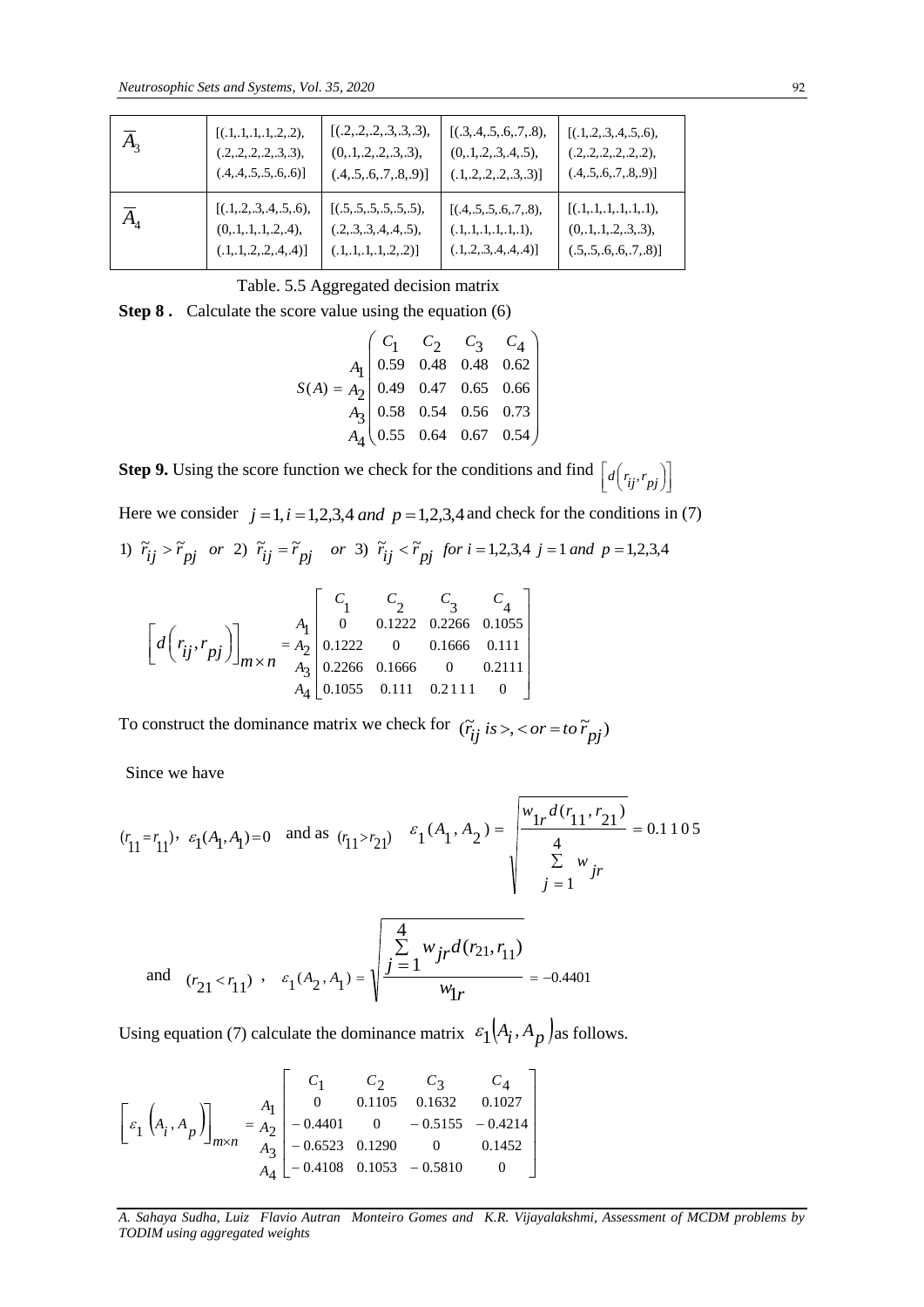Similarly for the values  $j = 2$ ,  $i = 1,2,3,4$  *and*  $p = 1,2,3,4$ ,

$$
j = 3
$$
,  $i = 1,2,3,4$  and  $p = 1,2,3,4$  and  $j = 4$ ,  $i = 1,2,3,4$  and  $p = 1,2,3,4$  the dominance

matrix are calculated.

$$
\begin{bmatrix}\n\varepsilon_2 \left( A_i, A_p \right)\n\end{bmatrix}_{m \times n} = \n\begin{bmatrix}\nA_1 \\
A_2 \\
A_3\n\end{bmatrix}\n\begin{bmatrix}\nC_1 & C_2 & C_3 & C_4 \\
0 & 0.1393 & -0.2508 & -0.3154 \\
-0.2229 & 0 & -0.1977 & -0.3040 \\
0.1624 & 0.1235 & 0 & -0.2598 \\
0.1971 & 0.1900 & 0.1624 & 0\n\end{bmatrix}
$$
\n
$$
\begin{bmatrix}\n\varepsilon_3 \left( A_i, A_p \right)\n\end{bmatrix}_{m \times n} = \n\begin{bmatrix}\nA_1 \\
A_2 \\
A_3\n\end{bmatrix}\n\begin{bmatrix}\nC_1 & C_2 & C_3 & C_4 \\
0 & 0.1581 & 0.1786 & 0.1624 \\
-0.2598 & 0 & 0.1624 & -0.2304 \\
-0.2598 & 0.1440 & 0.1440 & 0\n\end{bmatrix}
$$

**Step 10.** On the basics of the above equation the overall dominance degree is obtained as

$$
\rho(A_i, A_p) = \sum_{j=1}^n \varepsilon_j(A_i, A_p), (i, p = 1, 2, \dots, m)
$$

$$
\delta = \begin{bmatrix}\n0 & 0.238 & -0.1331 & -0.1656 \\
-0.7789 & 0 & -0.7508 & -0.7298 \\
-0.5598 & 0.1927 & 0 & -0.0963 \\
-0.656 & 0.2133 & -0.8454 & 0\n\end{bmatrix}
$$

Now 
$$
\sum_{j=1}^{4} \varepsilon_j (A_i, A_p)
$$
,  $(i, p = 1, 2, \dots, m$  are (0.2363, -2.2266, -0.4654, -1.000)

**Step 12.** Then the overall value of each  $A_i$  can be calculated using the equation (9)

$$
\rho(A_1) = 1.000
$$
,  $\rho(A_2) = 0$ ,  $\rho(A_3) = 0.7150$ ,  $\rho(A_4) = 0.4980$ 

**Step 13.** Ranking the values of all alternatives  $\rho(A_i)$  and selecting the most desirable alternatives in accordance with  $\rho(A_i)$ , among the four alternatives  $A_1$  is the best choice and the ranking order is

 $\mathbf{I}$  $\downarrow$  $\downarrow$  $\downarrow$  $\downarrow$  $\downarrow$ 

 $\overline{\mathcal{L}}$ 

┘

$$
A_1 > A_3 > A_4 > A_2
$$

**Stage 2.**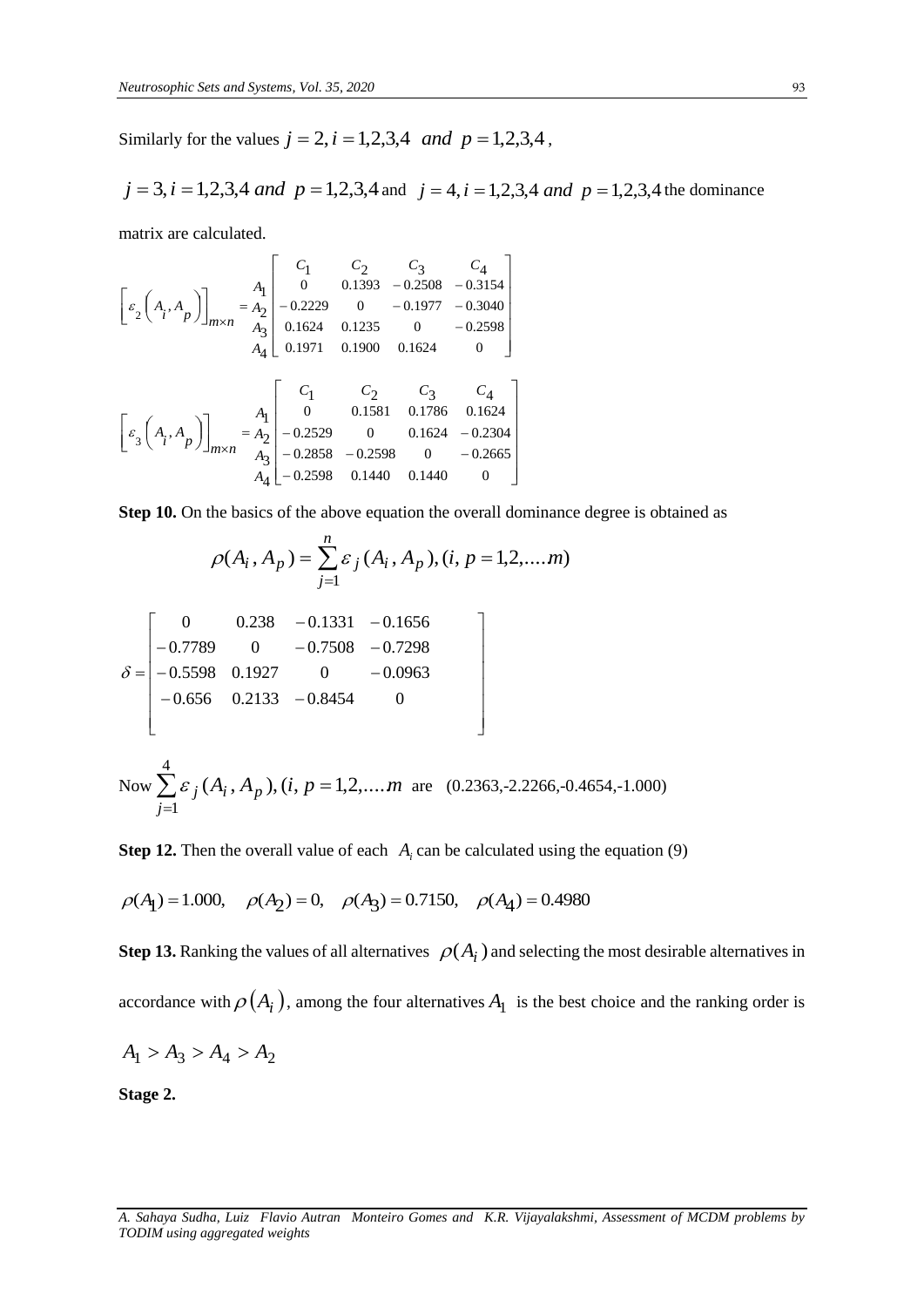**Step 7**. Floor space requirement  $C_1$ , Feeding (Feeder) and watering space requirement  $C_2$  are benefiting type criteria  $B_1 = \langle C_1, C_2 \rangle$ . Maintenance of health and sanitization  $C_3$  and Productivity  $C_4$  are cost type  $B_2 = \langle C_3, C_4 \rangle$ . The hexagonal neutrosophic positive-ideal solution  $B^+$  and hexagonal neutrosophic negative-ideal solution  $\overline{B}^-$  are obtained as follows

 ,(1,1,1,1,1,1)(0,0,0,0,0,0)(0,0,0,0,0,0) , (1,1,1,1,1,1)(0,0,0,0,0,0)(0,0,0,0,0,0) (0,0,0,0,0,0)(1,1,1,1,1,1)(1,1,1,1,1,1), (0,0,0,0,0,0)(1,1,1,1,1,1)(1,1,1,1,1,1) (0,0,0,0,0,0)(1,1,1,1,1,1)(1,1,1,1,1,1) ,(0,0,0,0,0,0)(1,1,1,1,1,1)(1,1,1,1,1,1) (1,1,1,1,1,1)(0,0,0,0,0,0)(0,0,0,0,0,0),(1,1,1,1,1,1)(0,0,0,0,0,0)(0,0,0,0,0,0), *B B*

**Step 8.** The vector of the attribute weight is  $w = (0.15, 0.15, 0.20, 0.50)$ . By using equation (10) calculate the separation measure  $S_i^+$  of the each alternative from the hexagonal neutrosophic

positive ideal solution where  $d(r_{ij}, r_j^+)$  is calculated using equation (2).

The calculated values are as follows

 $S_1^+ = 0.1482 \, S_2^+ = 0.1408 \, S_3^+ = 0.1370 \, S_4^+ = 0.1164$ 

By using equation (11) calculate the separation measure  $S_i^-$  of the each alternative from the

hexagonal neutrosophic negative ideal solution. The calculated values are as follows

 $S_1^-$  = 0.0989  $S_2^-$  = 0.1094  $S_3^-$  = 0.1129  $S_4^-$  = 0.1335

**Step 9.** Using equation (12) calculate the relative closeness coefficient of the hexagonal neutrosophic ideal solution. The relative closeness coefficient values are as follows  $C_1 = 0.4002$   $C_2 = 0.4372$   $C_3 = 0.4517$   $C_4 = 0.5342$ 

**Step 10.** Rank the alternatives in the decreasing order of closeness coefficient values.

 $A_4 > A_3 > A_2 > A_1$ 

# **6. Graphical Representation of the Comparative study**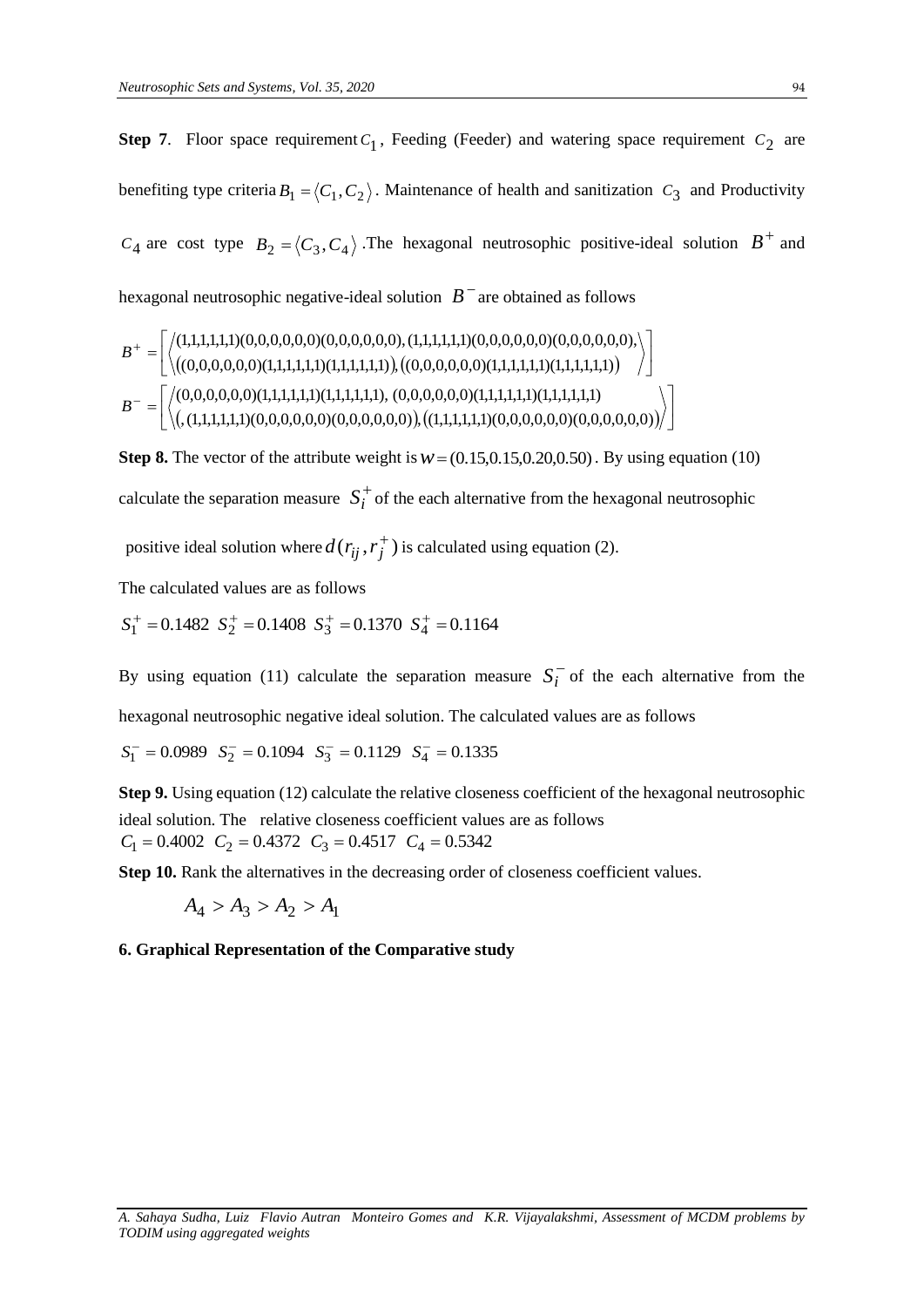

Figure 6.1 Ranking of the four alternatives using TODIM and TOPSIS

- The ranking results of TODIM show that  $A_1$  is the best alternative with maximum global value  $\rho(A_1) = 1$  and the least global value is  $\rho(A_2) = 0$  The ranking of the four alternatives using TODIM is  $A_1 > A_3 > A_4 > A_2$
- The ranking result using TOPSIS shows that  $A_4$  is the best suited alternative as it ranking is in first position and  $A_1$  is considered to be last as it takes fourth position in ranking.
- The ranking of the four alternatives using TOPSIS is  $A_4 > A_3 > A_2 > A_1$ .
- In both the methods  $A_3$  take the same position and  $A_4$  is in the third level in TODIM which is nearest to the ranking of TOPSIS. Similarly,  $A_2$  is in the fourth level in TODIM which is very close to the ranking of TOPSIS.
- Both the MCDM ranking results shows that they are similar by large percentage which provides decision maker to increase the flexibility in choosing the optimal alternative.

# **Conclusion**

The research presented in this article is an assessment study of the sustainability of commercial goat farming and its recent impact on self-employment for youth has been carried out in a context characterized by two MCDM methods, TODIM and TOPSIS. Using those methods the social, economic and ecological sustainability in housing and feeding systems of goat farming are evaluated by three experts and the evaluation was considered as hexagonal neutrosophic numbers in order to remove the ambiguity and increase the accuracy in the decision making process. Using the TODIM approach which is able to distinguish between risks based alternative and definite alternative in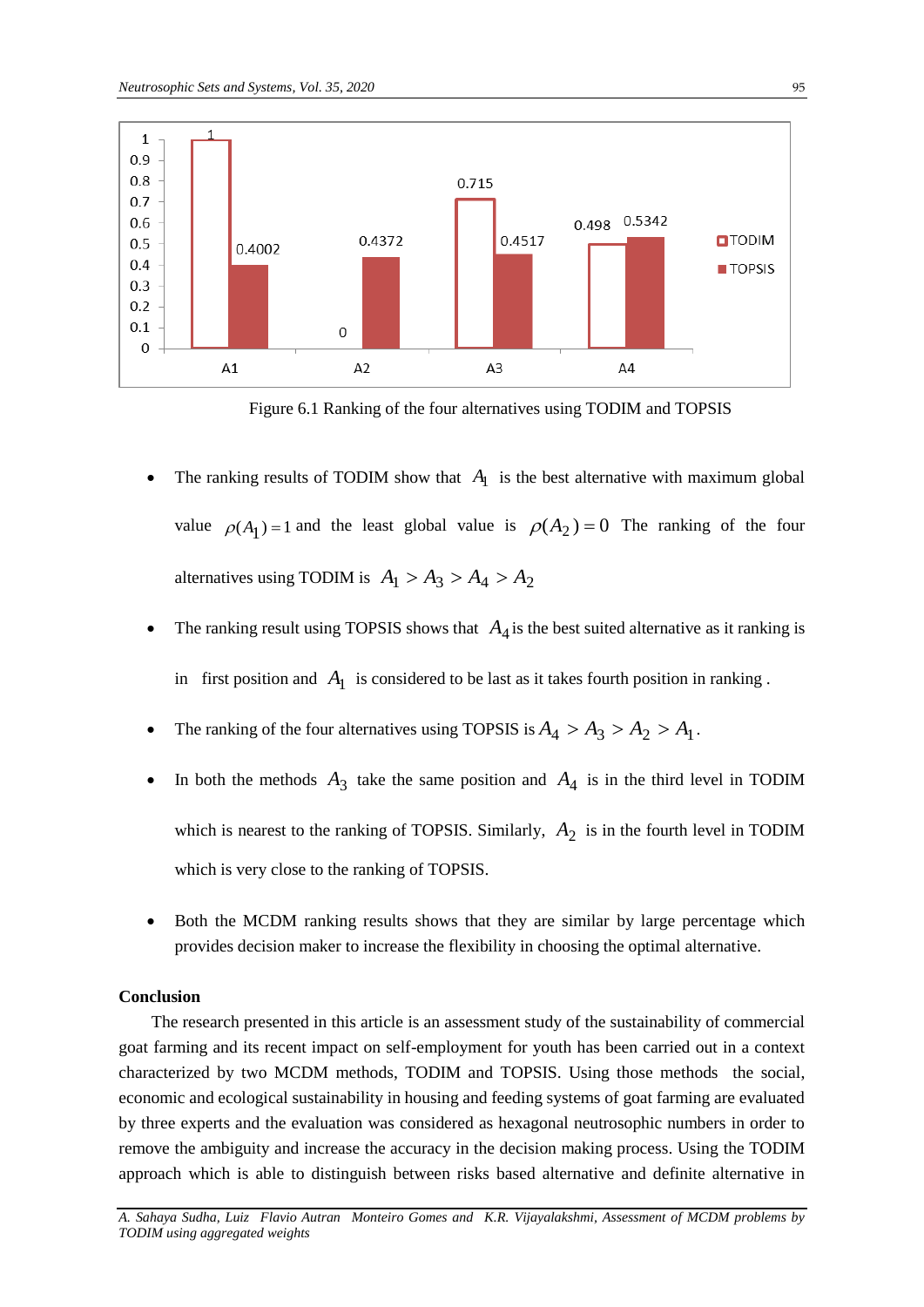uncertain circumstances is analyzed .At the same time, by using the TOPSIS method the ranking is performed based on distance of each alternatives to its positive and negative ideal solutions. The ranking results of TODIM show a large percentage of similarity with ranking resulting from TOPSIS.The result shows that stall feeding system with normal flooring and a part with both intensive and extensive grazing system are best suited for sustainable commercial goat farming. This study may be applied in several other fields like livestock management systems with technology adaptation as well as in the economics of goat farming and other livestock sectors..

# **References**

- [1] Abdel-Basset, M., Mohamed, R., Elhoseny, M., Chang, V.(2020) Evaluation framework for smart disaster response systems in uncertainty environment. Mechanical Systems and Signal Processing, 145, p.106941-106958.
- [2] Abdel-Basset, M., Ali, M., Atef, A. (2020) Uncertainty assessments of linear time-cost tradeoffs using neutrosophic set. Computers & Industrial Engineering, 141, p.106286.
- [3] Abdel-Basset, M., Ali, M., Atef, A. (2020) Resource levelling problem in construction projects under neutrosophic environment. The Journal of Supercomputing, 76 (2), p. 964-988.
- [4] Abdel-Basset, M.,Gamal, A.,Son, L. H., Smarandache, F. (2020) A Bipolar Neutrosophic Multi Criteria Decision Making Framework for Professional Selection. Applied Sciences, 10 (4), p.1202.
- [5] Abdel-Basset, M., Mohamed, R., Zaied, A. E. N. H., Gamal, A., Smarandache, F. (2020) Solving the supply chain problem using the best-worst method based on a novel Plithogenic model. In Optimization Theory Based on Neutrosophic and Plithogenic Sets, p. 1-19. Academic Press.
- [6] Abdel-Basset, M., Mohamed, R., Sallam, K., Elhoseny, M. (2020) A novel decision making model for sustainable supply chain under uncertainty environment, Journal of Cleaner Production doi: https://doi.org/10.1016/j.jclepro.2020.1223241.
- [7] Duarte, A.M. (2018) Applying the TODIM fuzzy method to the valuation of Brazilian Banks, Pesquisa Operacional, 38 (1), p.153-171.
- [8] Argüello, A. (2011) Trends in goat research, a review, Journal of Applied Animal Research, 39 (4), p.429-434.
- [9] Biswas,A., Santanu, B., Rameswar, P., Chandra Roy,D. (2018) Economics of goat production in Two sub-regions of West Bengal. International Journal of Science, Environment and Technology 7 (1), p.70-74.
- [10] Atanassov, K.T. (1986) Intuitionistic fuzzy sets, Fuzzy Sets and Systems, 20 (1), p.87-96.
- [11] Atanassov, K.T., Gargov, G. (1989) Interval valued intuitionistic fuzzy sets, Fuzzy Sets and Systems, 31 (3), p.343-349 .
- [12] Biswas, P., Pramanik, S., Giri, B.C. (2014) A new methodology for neutrosophic multi attribute Decision - making with unknown weight information, Neutrosophic Sets and Systems, 3, p. 44-54.
- [13] Biswas, P., Pramanik, S., Giri, B.C. (2014) Cosine similarity measure based multi-attribute decision making with trapezoidal fuzzy neutrosophic numbers, Neurtosophic Sets and Systems, 8, p.46-56.
- [14] Biswas, P., Pramanik, S., Giri, B.C. (2018) TOPSIS strategy for multi-attribute decision making with trapezoidal numbers, Neutrosophic Sets and Systems, 19, p. 29-39.
- [15] Chakraborty,S., Chakraborty, A. (2018) Application of TODIM method for under-construction housing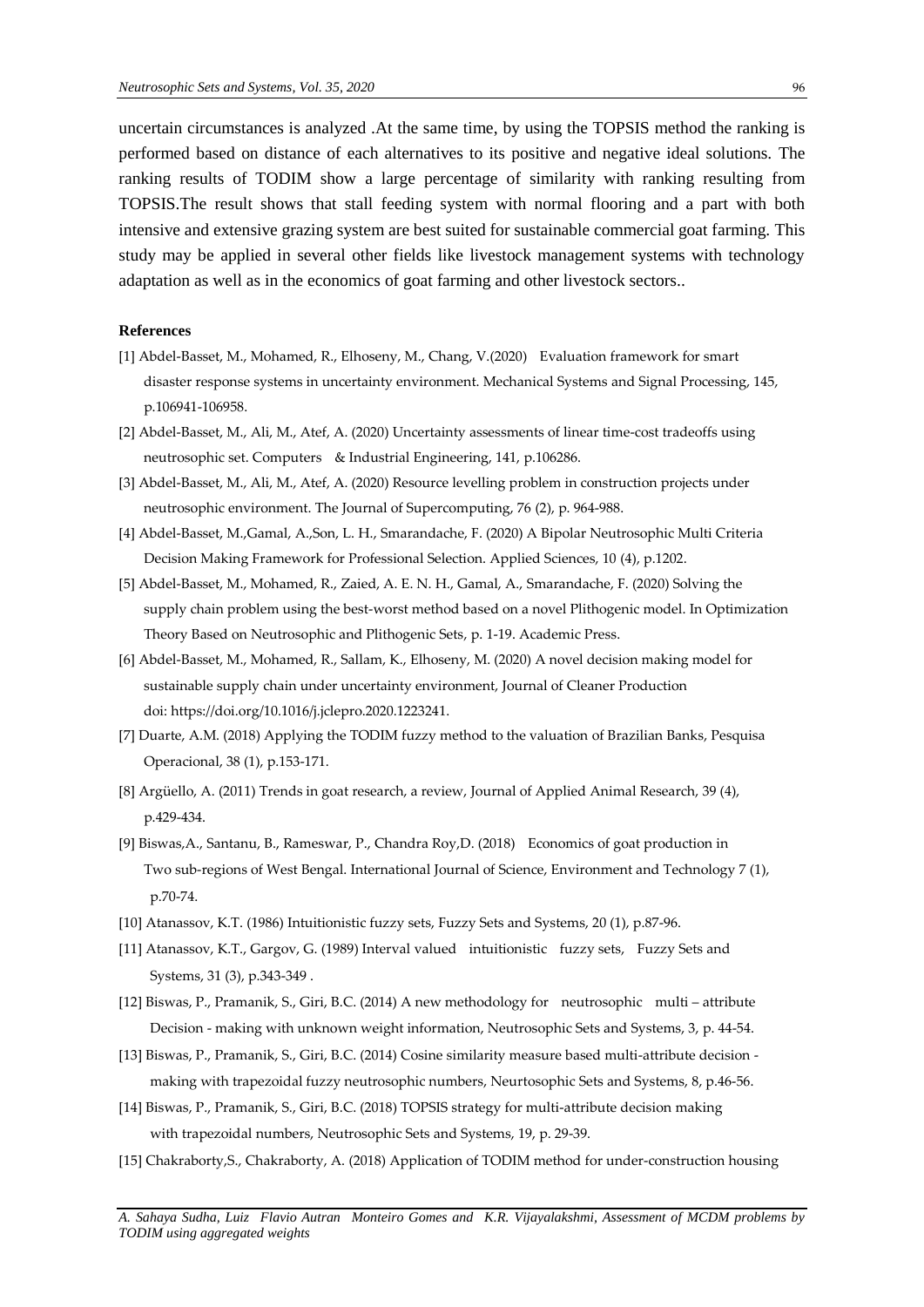project selection in Kolkata, Journal of Project Management, 3 (4), p.207-216.

- [16] Dalapati,S., Pramanik,S.( 2018) A revisit to NC-VIKOR based MAGDM strategy in neutrosophic cubic set environment. Neutrosophic Sets and Systems, 21, p.131-141.
- [17] Fan, Z.P., Zhang, X., Chen, F.D., Liu, Y. (2013) Extended TODIM method for Hybrid Multiple Attribute Decision Making problems. Knowledge Based Systems, 42, p.40-48,
- [18] Gomes, L.F.A.M., Lima, M. (1991) TODIM: Basics and application to multi-criteria ranking of projects with environmental impacts, Foundations of Computing and Decision Sciences,16 (3), p.113-127.
- [19]Gomes, L.F.A.M., Machado, M.A.S., Rangel, L.A.D. (2014) Multi-criteria analysis of natural gas destination in Brazil: A comparison of TODIM against the use of the Choquet integral. Procedia Computer Science, 31, p.351-358.
- [20] Gomes, L.F.A.M., Lima, M. (1992) From modelling individual preferences to multi-criteria ranking of discrete alternatives: A look at Prospect -Theory and the additive difference model, Foundation of Computing and Decision Sciences, 17 (3), p.171-184.
- [21] Gomes, L.F.A.M., Rangel, L.A.D. (2009) An application of TODIM method to the multi-criteria rental evaluation of residential properties, European Journal of Operational Research, 193, p. 204-211.
- [22] Gomes, L. F.A.M., Machado, M., Rangel, L.A.D. (2013) Behavioral multi-criteria decision analysis: the TODIM method with criteria interactions, Annals of Operations Research, 211. (1), p.531-548.
- [23] Hwang, C.L., Yoon, K. (1981) Multiple Attribute Decision Making: Methods and Applications. New York : Springer-Verlag
- [24] Kahneman, D., Tversky, A. (1979) Prospect theory: An analysis of decision under risk. Econometrica, 47 (2), p.263-291.
- [25] Shalander, K. (2007) Multi-disciplinary project on transfer of technology for sustainable goat production, Annual Report 2006-07, Central Institute for Research on Goats, Makhdoom, Mathura.
- [26] Shalander, K. (2007) Commercial Goat Farming in India: An Emerging Agri-Business Opportunity Agricultural Economics Research Review. 20 (Conference Issue) p. 503-520.
- [27] Lourenzutti, R., Krohling, R.A. (2014) The Hellinger distance in multi-criteria decision making: An illustration to the TOPSIS and TODIM methods, Expert Systems with Applications, 41 (9), p. 4414 - 4421.
- [28] Patil,M., Kumar,P., Teggelli,R., Ubhale,P. (2014) Study on Comparison of Stall Feeding System of Goat Rearing with Grazing System, APCBEE Procedia, 8, p.242-247
- [29] Mondal, K., Pramanik,S.(2014) Multi–criteria group decision making approach for Teacher recruitment in higher education under simplified neutrosophic environment, Neutrosophic sets and Systems. 6, p.28-34
- [30] Pramanik, S., Mallick, R. (2018) VIKOR based MAGDM Strategy with trapezoidal neutrosophic numbers, Neutrosophic Sets and Systems, 22, p.118-129.
- [31] Qin, Q., Liang, F., Li, L., Chen, Y.W., Yu, G.F. (2017) A TODIM based multi-criteria group decision making with triangular intuitionistic fuzzy numbers, Applied Soft Computing, 55, p.93-100.
- [32] Rangel, L.A.D., Gomes, L.F.A.M., Cardoso, F.P. (2011) An application of the TODIM method to the evaluation of broadband internet plans, Pesquisa Operacional, 31 (2) , p.235-249.